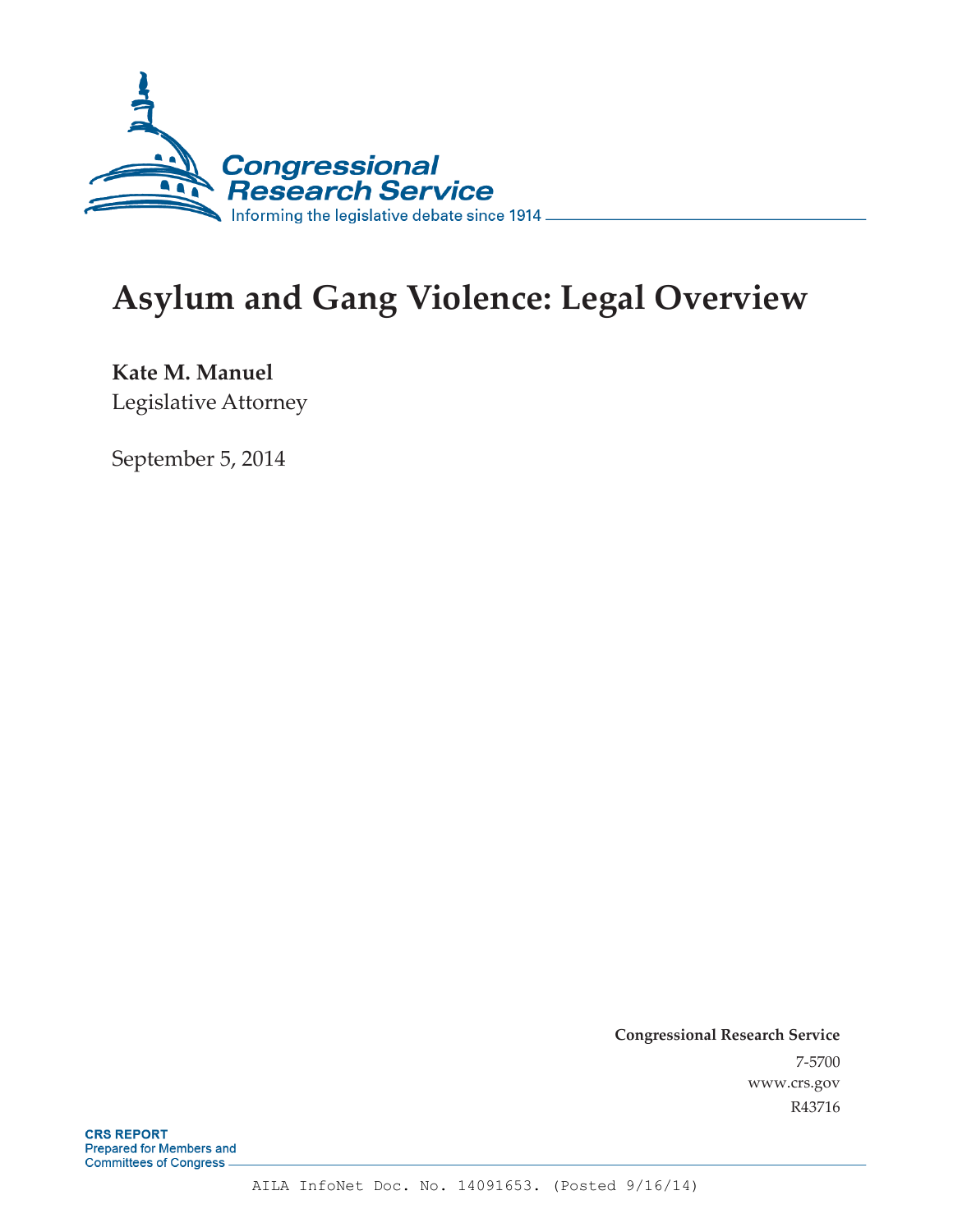## **Summary**

The recent increase in the number of unaccompanied alien children (UACs) apprehended at the border between Mexico and the United States has raised questions about the role that gang-related violence in Central America may play in determining whether such children are eligible for refugee status and asylum. Only aliens who are "refugees," as that term is defined by the Immigration and Nationality Act (INA), qualify for potential refugee status or asylum (two forms of discretionary relief that could enable UACs to enter or remain in the United States).

The INA's definition, in turn, generally encompasses individuals outside their home country who are unable or unwilling to return to that country because of "persecution or a well-founded fear of persecution on account of race, religion, nationality, membership in a particular social group, or political opinion." However, key terms within this definition—including *persecution* and *particular social group*—are not defined by statute or regulation. Instead, they have been construed by the Board of Immigration Appeals (BIA), the highest administrative tribunal for interpreting and applying immigration law, through a process of case-by-case adjudication, with the federal courts generally deferring to the BIA's interpretation insofar as it is based on a "permissible construction" of the INA. These cases center upon eligibility for asylum, because denials of applications for refugee status cannot be appealed. Denials of asylum by immigration judges in the course of formal removal proceedings, in contrast, may be appealed to the BIA and the federal courts of appeals.

*Persecution* has been construed to mean the infliction of harm by the government, or an entity the government is unable or unwilling to control, "upon persons who differ in a way regarded as offensive ..., in a manner condemned by civilized governments." A showing of past persecution establishes a rebuttable presumption that the alien has a well-founded fear of future persecution. Otherwise, aliens must prove they subjectively fear persecution, and there is a "reasonable possibility" they would suffer persecution if returned to their home country. Such a "reasonable possibility" can exist when there is less than a 50% chance of the occurrence taking place. This persecution must also be "on account of" a protected ground (e.g., race). The REAL ID Act of 2005 (P.L. 109-13) amended the INA to require that a protected ground "was or will be at least one central reason" for the persecution. However, *central reason* has been construed to mean a reason that is more than "incidental, tangential, superficial, or subordinate to another reason," not as the only or primary reason. Most protected grounds (i.e., race, religion, nationality, political opinion) are fairly straightforward in their definition, if not in their application in specific cases. *Particular social group*, however, has been construed in various ways by the BIA over the years.

When considered by the BIA or appellate courts in light of how the INA's definition of *refugee* is construed, claims to asylum based on gang-related violence frequently (although not inevitably) fail. In some cases, this is because the harm experienced or feared by the alien is seen not as persecution, but as generalized lawlessness or criminal activity. In other cases, persecution has been found to be lacking because governmental ineffectiveness in controlling the gangs is distinguished from inability or unwillingness to control them. In yet other cases, any persecution that is found is seen as lacking the requisite connection to a protected ground, and instead arising from activities "typical" to gangs, such as extortion and recruitment of new members. The particular social group articulated by the alien (e.g., former gang members, recruits) may also been seen as lacking a "common, immutable characteristic," social visibility (now, social distinction), or particularity.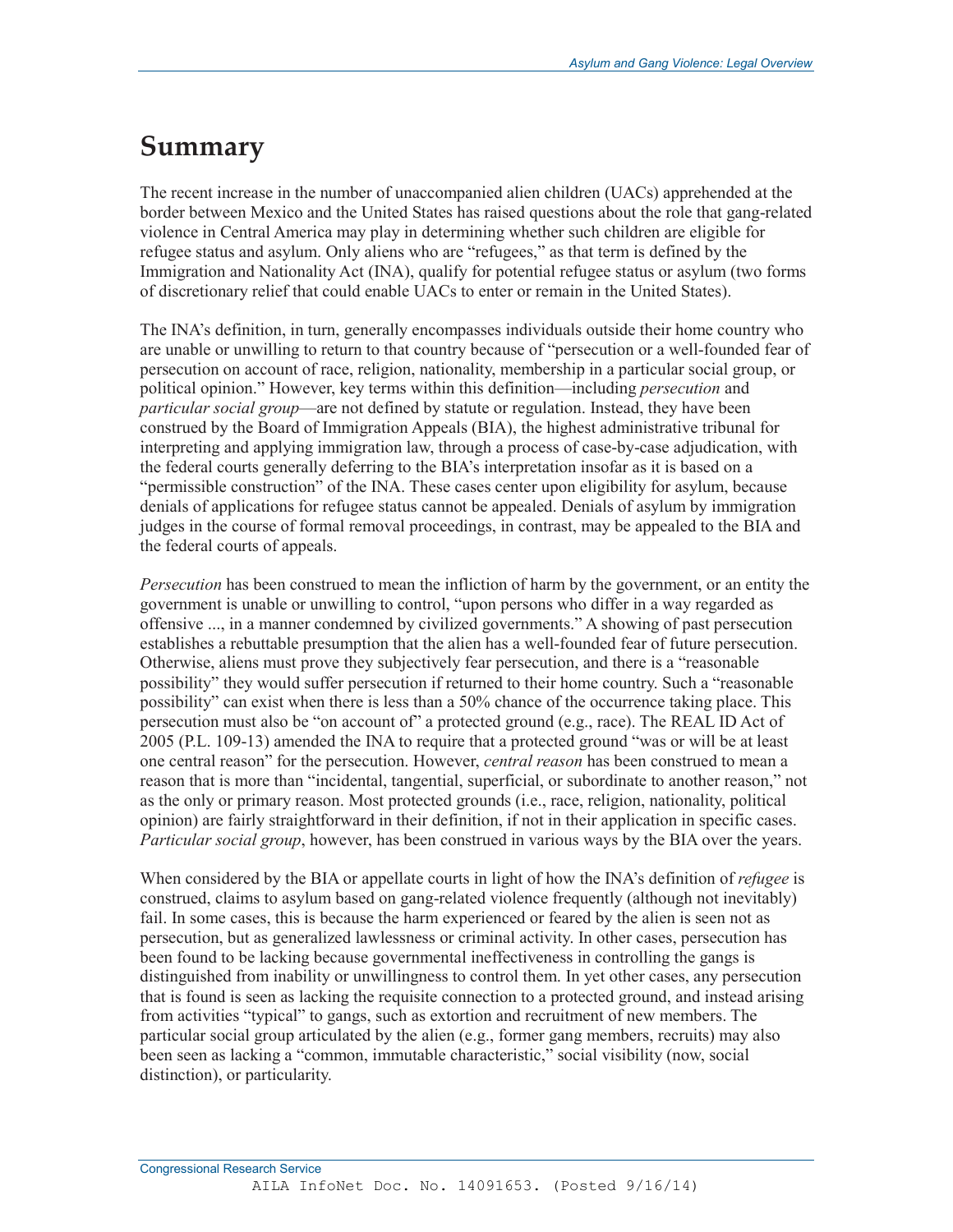## **Contents**

## Contacts

|--|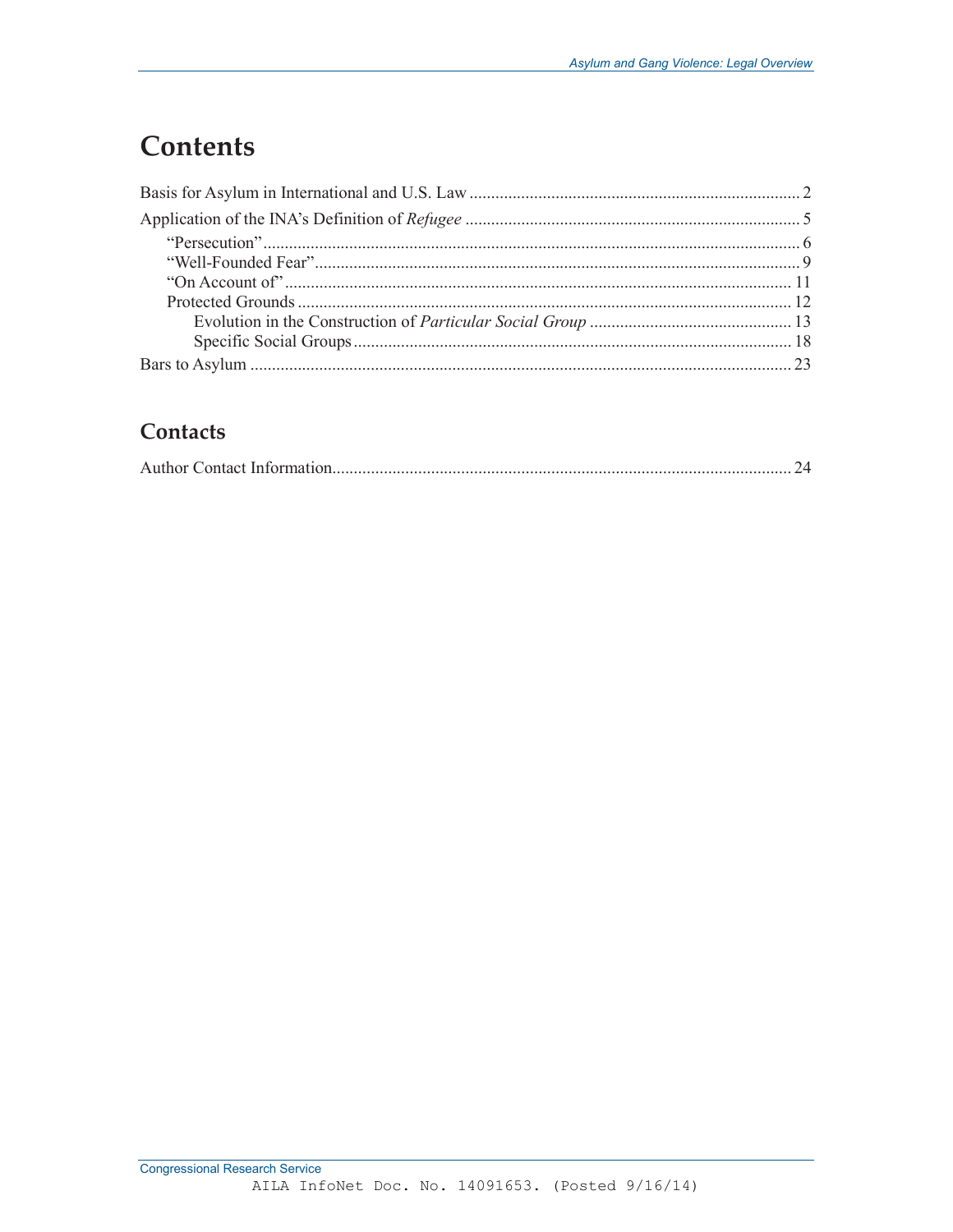he recent increase in the number of unaccompanied alien children (UACs) apprehended at the border between Mexico and the United States has raised questions about the role that gang-related violence in Central America may play in determining eligibility for refugee status and asylum.<sup>1</sup> Gang activity is wide-spread in El Salvador, Guatemala, and Honduras, $<sup>2</sup>$  and attempts by these governments to control such activity have been seen</sup> as ineffective, at best, or as violating the civil rights of persons perceived as gang members or associates, at worst.<sup>3</sup> The Office of the United Nations High Commissioner for Refugees (UNHCR) repeatedly noted this gang-related violence in its 2014 report, *Children on the Run: Unaccompanied Children Leaving Central America and Mexico and the Need for International Protection*.<sup>4</sup> Subsequently, in discussing the "surge" in the number of UACs arriving at the U.S.-Mexican border in FY2014, the UNHRC reiterated that 58% of these children cite "violence" in their home countries as "at least one key reason" for leaving.<sup>5</sup> T

Refugee status and asylum are two forms of discretionary relief that could enable UACs to enter or remain in the United States, and the Immigration and Nationality Act (INA) relies upon the same definition in determining eligibility for both.<sup>6</sup> In both cases, to be eligible, aliens must prove that they have experienced past persecution, or have a well-founded fear of future persecution, on account of race, religion, nationality, political opinion, or membership in a particular social group.<sup>7</sup> However, refugee status may only be granted to aliens outside the United States, while asylum may only be granted to aliens arriving at a port of entry or the U.S. border, or within the United States.<sup>8</sup> Applicants for refugee status are also barred from appealing denials of their applications, while applicants for asylum are not.<sup>9</sup> Thus, an equivalent to the extensive body of case law construing and applying the INA's definition of *refugee* in the context of asylum is lacking in the context of refugee status. Instead, the meaning of *refugee* for purposes of refugee status is typically construed in light of asylum cases, and asylum is the focus of this report.

<sup>1</sup> *See, e.g.*, Richard Cowan, *Calls in U.S. Congress for Refugee Status for Central American Kids*, Reuters, June 27, 2014, *available at* http://www.reuters.com/article/2014/06/27/us-usa-immigration-children-

idUSKBN0F229L20140627; Julia Preston, *Rush to Deport Young Migrants Could Trample Asylum Claims*, N.Y. TIMES, July 19, 2014, *available at* http://www.nytimes.com/2014/07/20/us/rush-to-deport-young-migrants-couldtrample-asylum-claims-.html. For more on UACs, including the legal definition of an *unaccompanied alien child*, see CRS Report R43623, *Unaccompanied Alien Children—Legal Issues: Answers to Frequently Asked Questions*, by Kate M. Manuel and Michael John Garcia. For additional background on UACs, see CRS Report R43599, *Unaccompanied Alien Children: An Overview*, by Lisa Seghetti, Alison Siskin, and Ruth Ellen Wasem.

<sup>2</sup> *See generally* CRS Report RL34112, *Gangs in Central America*, by Clare Ribando Seelke.

<sup>3</sup> *See, e.g.*, Washington Office on Latin America (WOLA), Central American Gang-Related Asylum: A Resource Guide, May 2008, at 4-5, *available at* http://www.wola.org/sites/default/files/downloadable/Central%20America/past/ CA%20Gang-Related%20Asylum.pdf; Alexandra M. Gonçalves-Peña, *Challenging the "Political": U.S. Asylum Law and Central American Gang Warfare*, 65 GUILD PRAC. 242, 243 (2008).

<sup>&</sup>lt;sup>4</sup> This report is available at http://www.unhcrwashington.org/sites/default/files/

<sup>1</sup>\_UAC\_Children%20on%20the%20Run\_Full%20Report.pdf (last accessed: Aug. 12, 2014).

<sup>&</sup>lt;sup>5</sup> Jana Mason, Senior Advisor for U.S. Government Relations, UNHCR, Testimony before the Senate Committee on Appropriations, July 10, 2014, at 2, *available at* http://www.appropriations.senate.gov/sites/default/files/hearings/ UNHCR%20Statement%20UAC.7.10.14.FINAL\_.pdf.

 $6$  *See* INA §207(a)(2), 8 U.S.C. §1157(a)(2) (refugee status); INA §208(b)(1)(A), 8 U.S.C. §1158(b)(1)(A) (asylum). The INA is codified in Title 8 of the United States Code, and references to it in this report also include references to the corresponding sections of Title 8. However, Title 8 also includes provisions that are not part of the INA. Citations to such provisions will have no corresponding citation to the INA.

 $7$  INA  $\S 101(a)(42)$ , 8 U.S.C.  $\S 1101(a)(42)$ .

<sup>8</sup> *Compare* INA §207(b), 8 U.S.C. §1157(b) (refugee status); INA §208(a)(1), 8 U.S.C. §1158(a)(1) (asylum).

<sup>&</sup>lt;sup>9</sup> *Compare* INA  $\S242(a)(2)(B)(ii)$ , 8 U.S.C.  $\S1252(a)(2)(B)(ii)$  (asylum) *with* 8 C.F.R.  $\S207.3(b)$  (refugee status).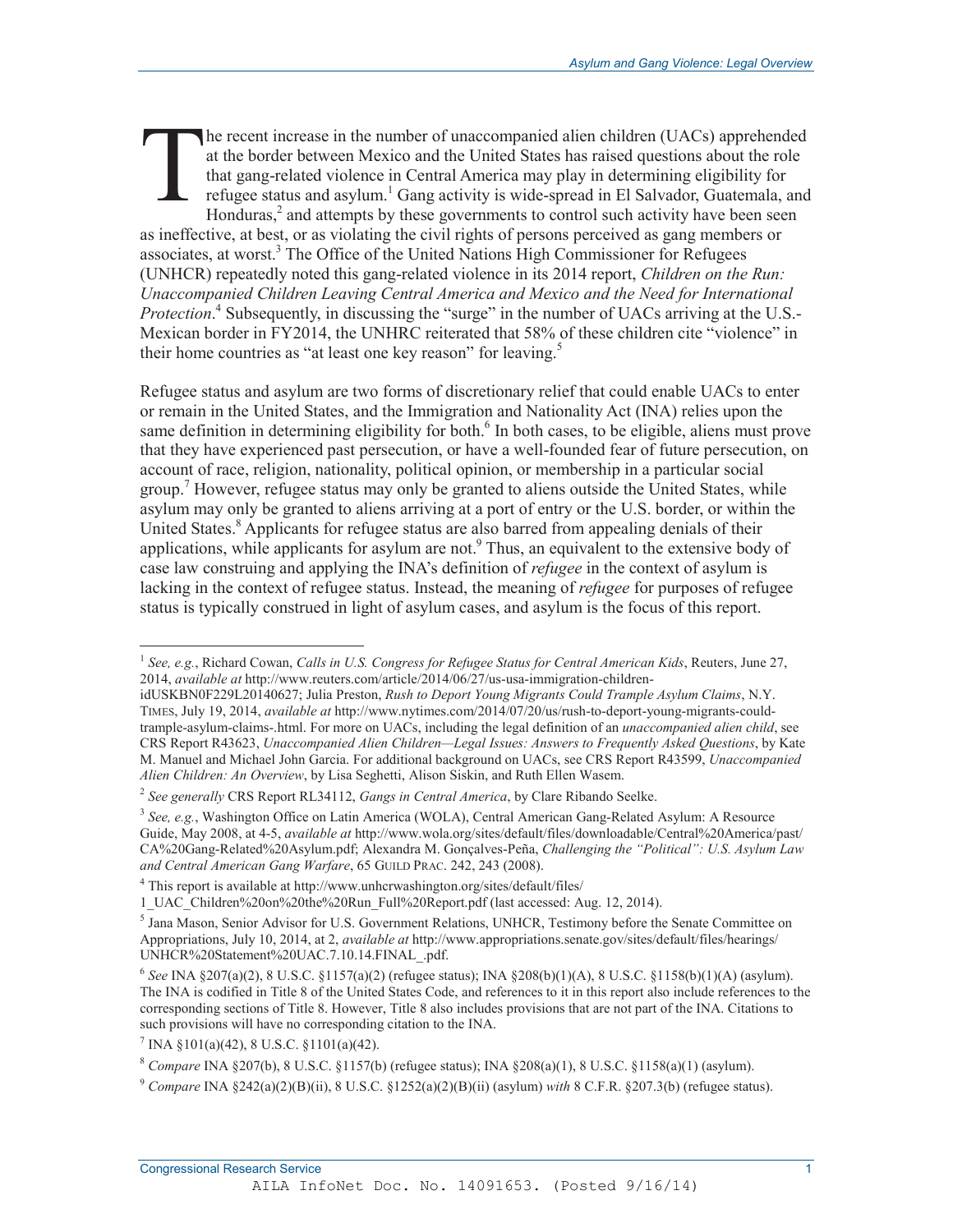The report provides an overview of the basis for asylum in U.S. law. It also discusses how key elements of the INA's definition of *refugee* have been construed and applied in gang-related asylum cases. The report briefly notes, in relevant places, related forms of relief from removal, such as withholding of removal under Section 241 of the INA or the Convention against Torture

### **USCIS or Immigration Judges: Who Has Jurisdiction over Which Asylum Claims?**

USCIS generally hears only so-called *affirmative applications* for asylum, or applications made by aliens who are not in removal proceedings. However, the William Wilberforce Trafficking Victims Protection Reauthorization Act (TVPRA) of 2008 (P.L. 110-457) amended the INA to provide that USCIS has "initial jurisdiction" over all applications for asylum filed by UACs, regardless of whether the UAC has been placed in removal proceedings. With the exception of applications by UACs, immigration judges within EOIR hear all *defensive applications* for asylum, or applications made by aliens in removal proceedings.

If an asylum officer denies the alien's application and the alien has a legal immigration status at the time of the denial, the alien remains in that status. However, if the alien is not in a legal immigration status at the time of the denial, he or she is placed in removal proceedings, and the application is reviewed *de novo* by an immigration judge in the course of removal proceedings.

The immigration judge's decision may be appealed to the BIA by either the alien (in the case of denials) or the government (in cases where asylum is granted). The BIA's decision, in turn, may be appealed by the alien to the federal courts of appeals. The government may not appeal BIA decisions to the appellate courts, but BIA decisions may be certified to the Attorney General, who can overturn them.

*See generally* 8 C.F.R. Part 208, Subpart A (asylum procedures); 8 C.F.R. §1003.1(h)(1)(i)-(iii) (certification of BIA decisions to the Attorney General).

and Other Cruel, Inhuman, or Degrading Treatment or Punishment, but does not provide a comprehensive treatment of these topics.

It is also important to note that many potentially relevant decisions—namely, those by asylum officers within U.S. Citizenship and Immigration Services (USCIS) and immigration judges within the Executive Office for Immigration Review (EOIR) at the Department of Justice (DOJ)—are not published. There are reasons to believe that USCIS and EOIR may be more receptive to gang-related asylum claims than the decisions by the Board of Immigration Appeals (BIA) and the federal courts of appeals discussed here.<sup>10</sup> However, USCIS and immigration judge decisions are not publicly available in the same way that published BIA decisions and federal court decisions are.

## **Basis for Asylum in International and U.S. Law**

The INA's current protections for refugees and asylees are grounded in the 1951 Convention Relating to the Status of Refugees and the 1967 Protocol Relating to the Status of Refugees.<sup>11</sup> The Convention generally defined a *refugee* as any person who

[a]s a result of events occurring before 1 January 1951 and owing to well-founded fear of being persecuted for reasons of race, religion, nationality, membership of a particular social

<sup>-</sup><sup>10</sup> *See, e.g.*, Matthew J. Lister, *Gang-Related Asylum Claims: An Overview and Prescription*, 38 U. MEM. L. REV. 727, 736 (2008) (noting a case wherein the immigration judge found that abandoned street children constituted a cognizable social group); Michele A. Voss, *Young and Marked for Death: Expanding the Definition of Particular Social Group in Asylum Law to Include Youth Victims of Gang Persecution*, 37 RUTGERS L.J. 235, 272 (2005) (noting a case wherein the immigration judge granted asylum to an alien who had been "heavily recruited" by a gang).

<sup>&</sup>lt;sup>11</sup> Prior to being amended to reflect the protections of Convention and Protocol, the INA had its own provisions as to the treatment of refugees. *See, e.g.*, INA  $\S 203(a)(7)(A)(i)$ , 8 U.S.C.  $\S 1153(a)(7)(A)(i)$  (1976) (providing that "conditional entry" could be granted to aliens from a Communist-dominated area or from the Middle East who feared persecution on account of race, religion, or political opinion).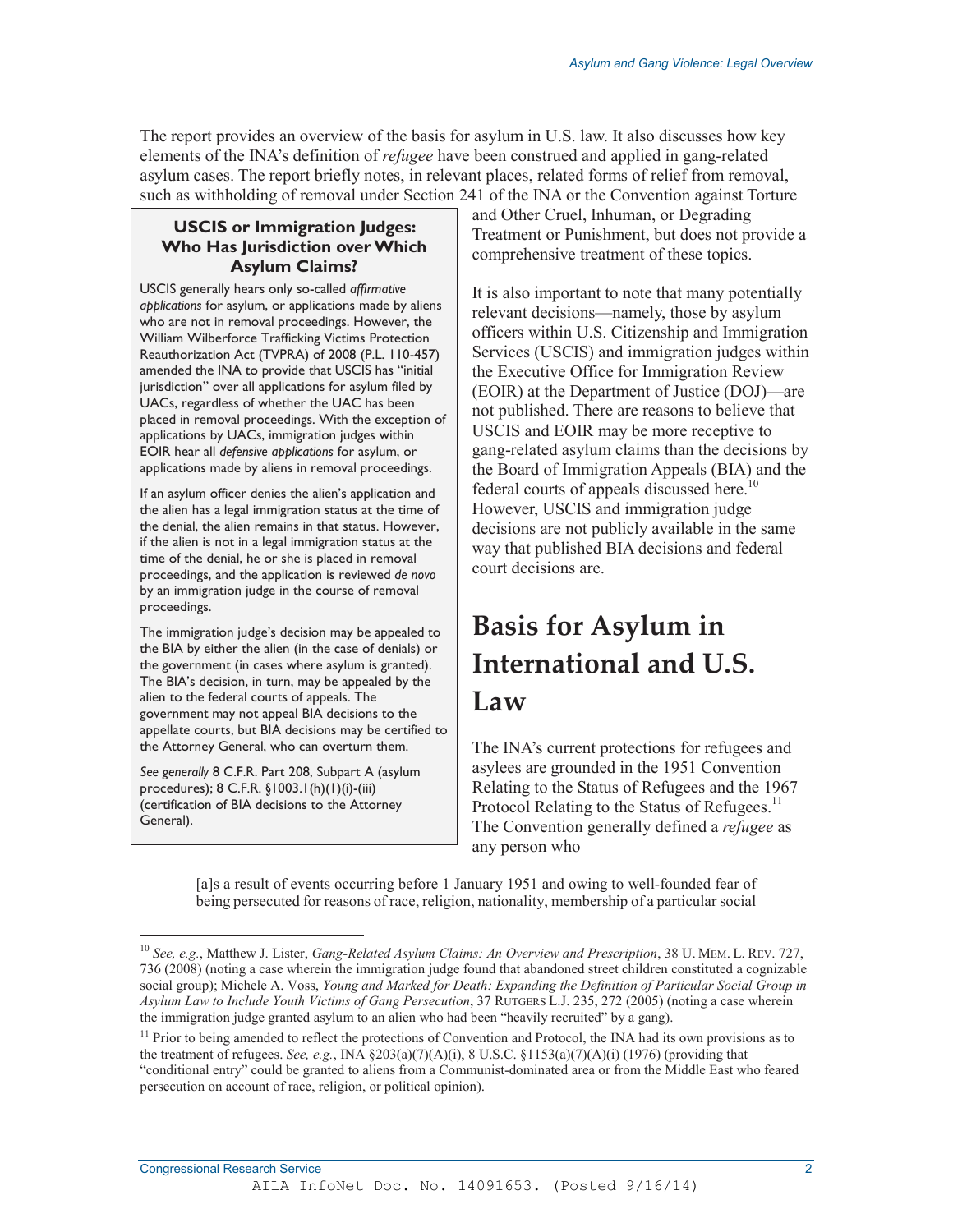group, or political opinion, is outside the country of his nationality and is unable or, owing to such fear, is unwilling to avail himself of the protection of that country, $12$ 

although persons who had "committed a crime against peace, a war crime, or a crime against humanity" were expressly excluded from this definition.<sup>13</sup> Most notably, the Convention barred nations which are parties to it from returning refugees to their home country (or another country) where they feared persecution.<sup>14</sup> It also obligated these nations to grant refugees freedom of religion and movement, the right to work and public education, and access to identity papers and travel documents, among other things.<sup>15</sup> Conversely, it required refugees to respect the laws and regulations of their country of asylum.16 The United States was involved in drafting the Convention, but did not sign on as a party to it.<sup>17</sup> However, it did sign on as a party to the Protocol, which amended the Convention by removing the temporal restrictions (i.e., "events occurring before 1 January 1951") from its definition of *refugee*. 18

The Refugee Act of 1980 (P.L. 96-212) is widely recognized as having been enacted to bring U.S. domestic law into conformity with the United States' commitments under the Protocol.<sup>19</sup> Among other things, the Refugee Act amended Section 101(a)(42) of the INA to define *refugee* in largely the same terms used by the Convention and Protocol:

The term "refugee" means ... any person who is outside any country of such person's nationality or, in the case of a person having no nationality, is outside any country in which such person last habitually resided, and who is unable or unwilling to return to, and is unable or unwilling to avail himself or herself of the protection of, that country because of persecution or a well-founded fear of persecution on account of race, religion, nationality, membership in a particular social group, or political opinion.<sup>20</sup>

The Refugee Act also added the current Sections 207, 208, and 209 to the INA, which, respectively, address refugee admissions, the granting of asylum, and the adjustment of refugees' and asylees' status to that of lawfully permanent resident aliens (LPRs).<sup>21</sup> In addition, the Refugee

-

<sup>15</sup> Convention Relating to the Status of Refugees, *supra* note 12, at Art. 4 (religion), Art. 17 (work), Art. 22 (public education), Art. 26 (movement), Art. 27 (identity papers), Art. 28 (travel documents).

<sup>16</sup> *Id.* at Art. 2 ("Every refugee has duties to the country in which he finds himself, which require that he conform to its laws and regulations as well as to measures taken for the maintenance of public order.").

<sup>17</sup> *See, e.g.*, Lorena S. Rivas-Tiemann, *Asylum to a Particular Social Group: New Developments and Its Future for Gang-Violence Victims*, 47 TULSA L. REV. 477, 479 (2011) (describing the United States as one of twenty-six countries sending delegates to the meeting that developed the 1951 Convention).

<sup>18</sup> Protocol Relating to the Status of Refugees, 606 U.N. TREATY SERIES 267 (entered into force Oct. 4, 1967). The Protocol adopted Articles 2 to 34 of the Convention, with only slight modifications.

<sup>19</sup> INS v. Cardoza-Fonseca, 480 U.S. 421, 436 (1987) ("If one thing is clear from the legislative history of the new definition of 'refugee,' and indeed the entire 1980 Act, it is that one of Congress' primary purposes was to bring United States refugee law into conformance with the 1967 United Nations Protocol.... ").

<sup>20</sup> P.L. 96-212, §201(a), 94 Stat. 102-103 (Mar. 17, 1980) (codified, as amended, at 8 U.S.C. §1101(a)(42)). This definition also permits "in-country processing" of refugees—or the admission as refugees of aliens who are not outside their country of nationality or last habitual residence—after "appropriate consultation" with Congress. *Id*.

21 P.L. 96-212, §201(b), 94 Stat. 103-106 (codified, as amended, at 8 U.S.C. §§1157-1159).

 $12$  1951 Convention Relating to the Status of Refugees, 189 U.N. TREATY SERIES 137 (entered into force Apr. 22, 1954), at Art. 1A(2).

<sup>13</sup> *Id*. at Art. 1F.

<sup>&</sup>lt;sup>14</sup> *Id.* at Art. 33. This restriction is commonly referred to as the prohibition upon *refoulement*, using the French term for "return." *But see* Sale v. Haitian Centers Council, Inc., 509 U.S. 155 (1993) (debating the best translation of "refoulement" into English).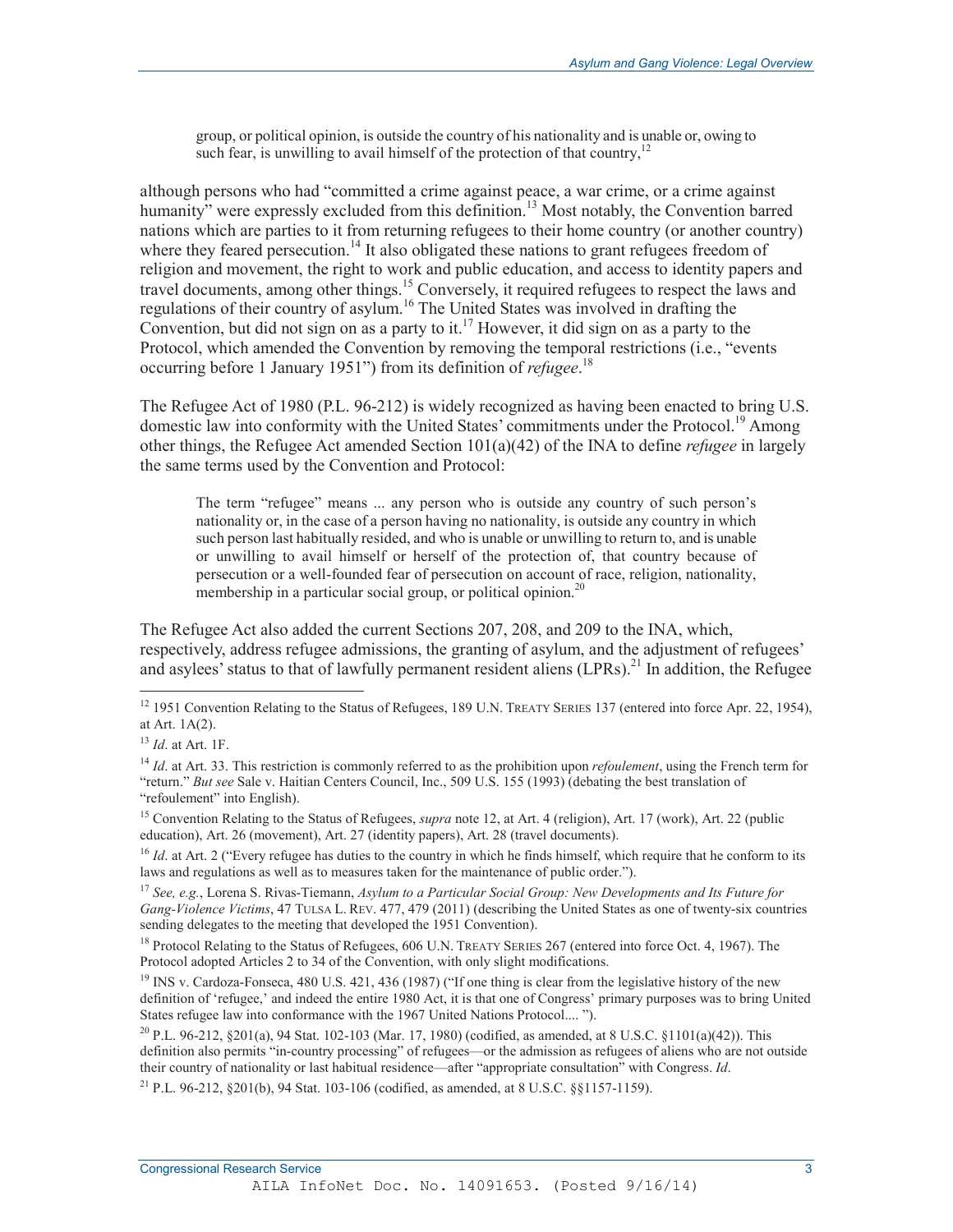Act amended then-Section 243 of the INA to generally bar the return of aliens to countries where the "alien's life or freedom would be threatened ... on account of race, religion, nationality, membership in a particular social group, or political opinion."<sup>22</sup> Subsequently relocated to Section 241 of the INA, this prohibition forms the basis for what is referred to as *withholding of removal*.

Withholding of removal under Section 241 of the INA represents the U.S.'s primary obligation under the Convention and Protocol.<sup>23</sup> That is, as a party to the Protocol, the United States is barred from removing aliens, including aliens arriving at the U.S. border, to a county where he or she would be persecuted.<sup>24</sup> The United States is not required, by the Protocol or otherwise, to admit refugees to the United States, grant asylum to persons in the United States, or permit refugees or asylees to adjust to LPR status or obtain citizenship. To the contrary, the INA expressly notes that the granting of asylum is discretionary, $^{25}$  and courts have upheld its denial even when an alien fulfills the requirements of the statutory definition of *refugee*. 26

#### **Withholding of Removal under the INA & the Convention Against Torture**

Aliens seeking **withholding of removal** under Section 241 of the INA face a higher burden of proof than aliens seeking asylum. Such aliens must show that it is "more likely than not" that they would be persecuted if removed, as opposed to showing the well-founded fear of persecution required for asylum. Also unlike asylum, withholding under Section 241 does not provide the alien with a basis to adjust to LPR status or obtain citizenship. Nor does it provide relief for eligible family members in the United States or the ability to petition to bring eligible family members to the United States. Withholding under Section 241 may, however, be available to aliens who are ineligible for asylum, for example, because their claims are time-barred.

The U.N. **Convention Against Torture (CAT)** prohibits the United States from returning a person to a country where he or she would "more likely than not" be tortured, a term which is defined by federal regulations to encompass any act by which pain or suffering is intentionally inflicted by or at the instigation of, or with the consent or acquiescence of, a public official or other person acting in an official capacity for purposes of punishment, intimidation, coercion, or obtaining a confession or other information, or for any discriminatory .<br>purpose. The burden of proof for CAT protection is "more likely than not," as with withholding under the INA. However, the alien must show that he or she is more likely than not to be tortured, as opposed to persecuted. Aliens granted CAT protection are also ineligible to adjust to LPR status, obtain citizenship, or bring family members to the United States. CAT protection is, however, available to aliens not afforded other protections (e.g., persecutors, terrorists).

*See generally* U.S. Department of Justice, EOIR, Asylum and Withholding of Removal Relief, Convention Against Torture Protections: Fact Sheet, Jan. 15, 2009, *available at* http://www.justice.gov/eoir/press/09/ AsylumWithholdingCATProtections.pdf.

It is also important to note that, even though the United States signed on as a party to the Protocol, and the INA's definition of *refugee* generally corresponds to that in the Convention and

<sup>&</sup>lt;sup>22</sup> P.L. 96-212, §202(e), 94 Stat. 107 (codified, as amended, at 8 U.S.C. §1231(b)(3)(A)). There are certain exceptions to this prohibition. *See* INA §241(b)(3)(B), 8 U.S.C. §1231(b)(3)(B) (exempting aliens who ordered, incited, assisted, or "otherwise participated in" the persecution of others from the prohibition upon the return of aliens to countries where their life or freedom would be threatened).

<sup>23</sup> *See generally* David A. Martin et al., *Forced Migration Law and Policy* 88-89 (2d ed., 2013).

<sup>24 1951</sup> Convention Relating to the Status of Refugees, *supra* note 12, at Art. 33.

<sup>25</sup> INA §208(b)(1)(A), 8 U.S.C. §1158(b)(1)(A) ("The Secretary of Homeland Security or the Attorney General *may* grant asylum to an alien.") (emphasis added).

<sup>26</sup> *See, e.g.*, *Cardoza-Fonseca*, 480 U.S. at 443 ("[A]n alien who satisfies the applicable standard under § 208(a) does not have a right to remain in the United States; he or she is simply eligible for asylum, if the Attorney General, in his discretion, chooses to grant it."); *In re* T-Z-, 24 I. & N. Dec. 163 (BIA 2007) (upholding an immigration judge's denial of asylum to an alien who fell within the INA's definition of *refugee*, but had lied to the court).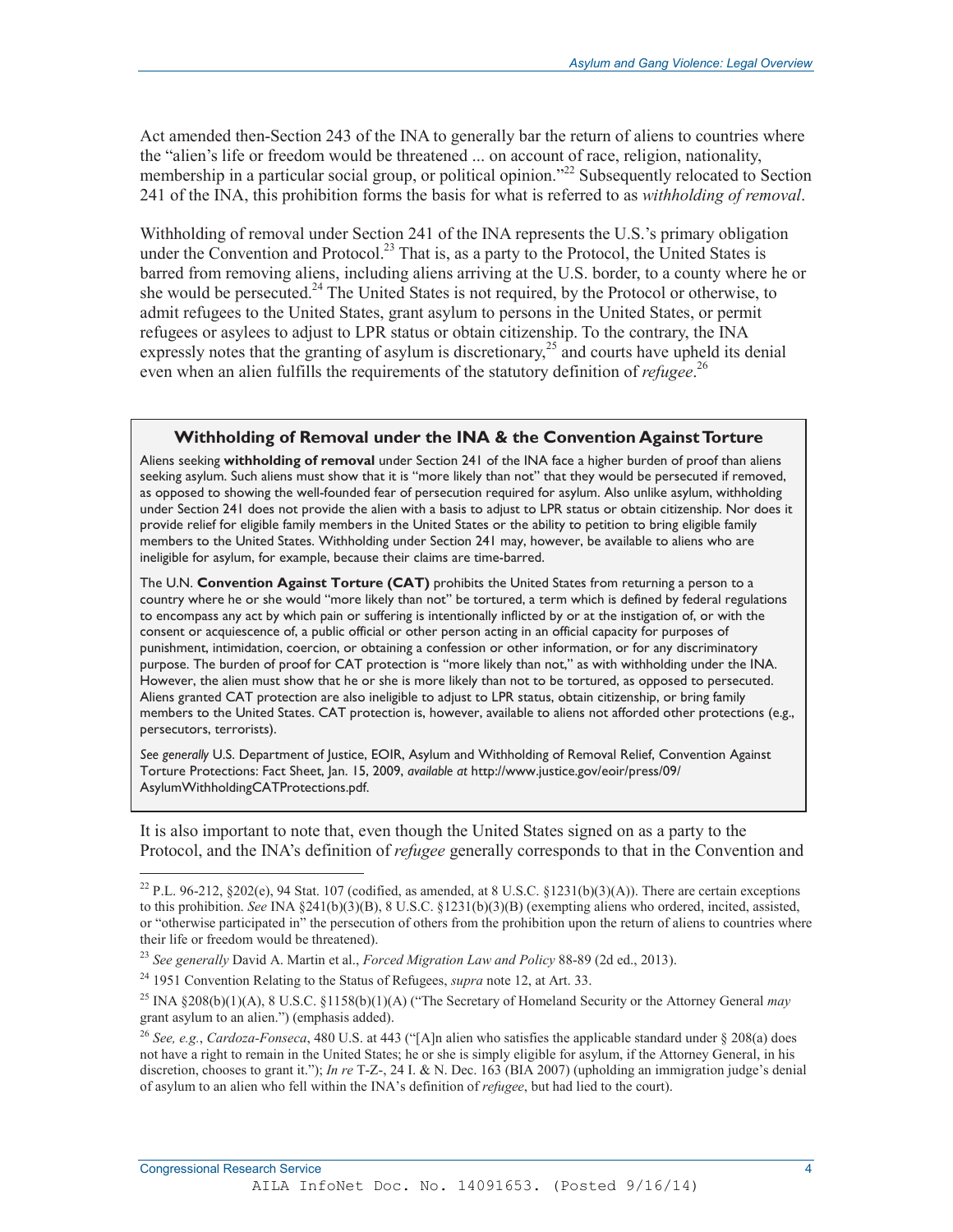Protocol, it is U.S. domestic law—not international law—that governs U.S. obligations as to individual aliens.27 Relatedly, the same terms (e.g., *persecution*, *particular social group*) may be construed differently when used in the Convention and Protocol than when used in the INA.<sup>28</sup>

## **Application of the INA's Definition of** *Refugee*

Aliens seeking asylum in the United States have the burden of establishing, by a preponderance

of the evidence, that they are "refugees" under the INA's definition of this term.<sup>29</sup> This means showing that they (1) have suffered persecution, or (2) have a well-founded fear of persecution (3) on account of (4) a protected ground (i.e., race, religion, nationality, political opinion, or membership in a particular social group). However, the meaning of certain of these terms—such as *persecution* and *particular social group*—is not established by Convention or Protocol, or by the INA and its implementing regulations.30 Instead, their meaning has been determined by the Board of Immigration Appeals (BIA)—the highest administrative tribunal for interpreting and applying immigration law through case-by-case adjudication, with the federal courts generally deferring to the BIA's interpretation so long as it is based on a "permissible construction" of the  $\text{INA.}^{31}$  In other cases, such as with the meaning of *well-founded* 

#### **Consideration of the Alien's Credibility**

Assessments of the alien's credibility by asylum officers and immigration judges can play a significant role in the asylum process. Section 208 of the INA expressly provides that the testimony of the applicant may be sufficient to sustain the applicant's burden of proof in establishing that he or she is a refugee, provided that the applicant satisfies the trier of fact that his or her testimony (1) is credible, (2) is persuasive, and (3) refers to specific facts sufficient to demonstrate that the applicant is a refugee. However, applicants can be found to be credible in their testimony and still be denied asylum (e.g., if the testimony is not persuasive, or does not refer to specific facts demonstrating the applicant is a refugee). Also, as previously noted, grants of asylum are always discretionary.

*See generally* INA §208(b)(1)(B)(ii), 8 U.S.C. §1158(b)(1)(B)(ii); *In re* S-M-J-, 21 I. & N. Dec. 722 (BIA 1997).

*fear*, the executive branch has interpreted particular language within the INA's definition of *refugee* through the promulgation of regulations. These regulatory interpretations are also afforded deference by the courts insofar as they are based on "permissible" constructions of the statutory language. In yet other cases, Congress has enacted legislation that affects how particular terms within the *refugee* definition are construed. Perhaps the most notable example of this is the

 $\overline{a}$ 

<sup>&</sup>lt;sup>27</sup> *See, e.g.*, INS v. Aguirre-Aguirre, 526 U.S. 415, 427 (1999) ("The U.N. Handbook [on the Convention and Protocol] may be a useful interpretative aid, but it is not binding on the Attorney General, the BIA [Board of Immigration Appeals], or United States courts."); *In re* Q-T-M-T-, 21 I. & N. Dec. 639, 649-650 n.5 (similar).

<sup>28</sup> *See infra* notes 101-103 and accompanying text.

<sup>29</sup> *See* INA §208(b)(1)(B)(i), 8 U.S.C. §1158(b)(1)(B)(i); 8 C.F.R. §208.13(a).

 $30$  The then-Immigration and Naturalization Service (INS) proposed regulations that would have defined key terms related to asylum and withholding in 2000. *See* Dep't of Justice, INS, Asylum and Withholding Definitions: Proposed Rule, 65 Fed. Reg. 76588 (Dec. 7, 2000). However, no such regulations have been finalized to date.

<sup>&</sup>lt;sup>31</sup> Chevron U.S.A., Inc. v. Natural Resources Defense Council, 467 U.S. 837, 843 (1984). The agency's interpretation need not be the one that the court would have adopted had it interpreted the statute on its own. Rather, the interpretation need only be deemed "reasonable" in order to be upheld. *See, e.g.*, Claros Cantarero v. Holder, 734 F.3d 82, 86 (1<sup>st</sup> Cir. 2013) ("We cannot say that the BIA's interpretation is either unreasonable or impermissible."); Ulloa Santos v. Attorney General, 552 F. App'x 197, 200 (3d Cir. 2014) ("We ... accord deference to the BIA's interpretation of the INA under the standard established by *Chevron*.").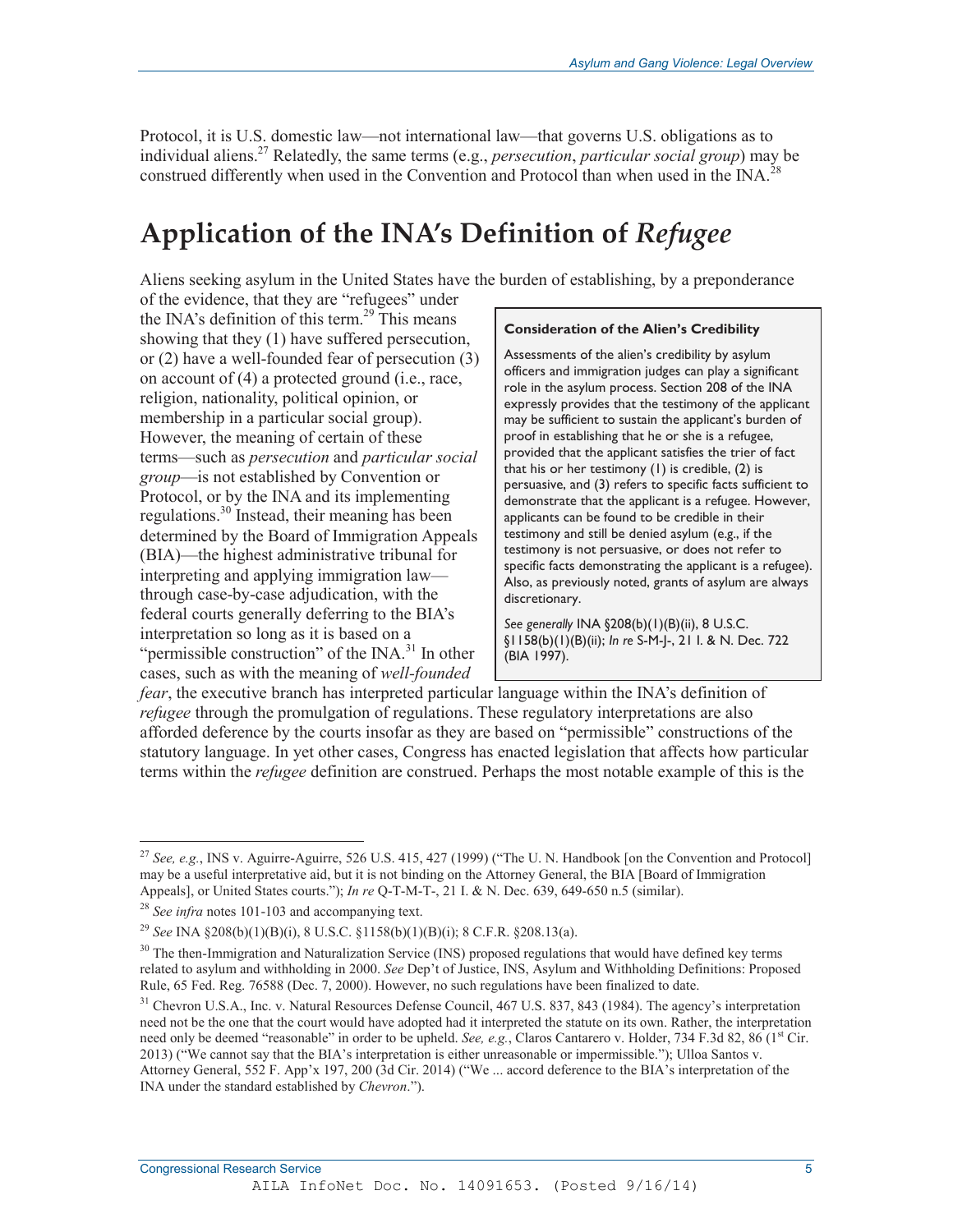REAL ID Act of 2005 (P.L. 109-13), which amended the INA to require that a protected ground (e.g., race, religion, nationality) "was or will be at least one central reason" for the persecution.32

The application of the INA's definition of *refugee* to aliens seeking asylum in the United States due, in whole or in part, to gang-related violence is, thus, complicated because it involves consideration of an extensive body of statutes, regulations, and administrative and judicial decisions. In addition, the federal courts of appeals can sometimes have differing opinions on whether particular interpretations advanced by the BIA are "permissible" and, thus, entitled to deference.<sup>33</sup> Such differences of opinion can result in aliens' applications for asylum faring differently depending upon the territorial jurisdiction in which they are made (e.g., some courts are willing to consider former gang members as a particular social group, while others are not).<sup>34</sup>

## **"Persecution"**

 $\overline{a}$ 

"Persecution"—or a well-founded fear thereof, discussed below (see "Well-Founded Fear") underlies international and domestic protections for refugees and asylees. However, neither the Convention and Protocol nor the INA defines *persecution*. Instead, what have been described as the "working parameters of this term"<sup>35</sup> for purposes of U.S. law were established by the BIA in its 1983 decision in *Matter of Laipenieks*. There, the BIA characterized persecution as

[t]he infliction of suffering or harm, under government sanction, upon persons who differ in a way regarded as offensive (e.g., race, religion, political opinion, etc.), in a manner condemned by civilized governments. The harm or suffering need not be physical, but may take other forms, such as the deliberate imposition of severe economic disadvantage or the deprivation of liberty, food, housing, employment or other essentials of life.<sup>36</sup>

Subsequent decisions built upon this formulation by distinguishing harm that rises to the level of persecution (i.e., harm inflicted "in a manner condemned by civilized governments") from harm that does not, and by clarifying when the actions of private persons can be said to be "under government sanction."

<sup>32</sup> *See* P.L. 109-13, div. B, tit. I, §101(a)(3), 119 Stat. 302-303 (May 11, 2005) (codified at 8 U.S.C. §1158(b)(1)(B)(i)).

<sup>&</sup>lt;sup>33</sup> *Compare* Orellana-Monson v. Holder, 685 F.3d 511, 521 (5<sup>th</sup> Cir. 2012) ("Contrary to the [alien petitioners'] contention, the BIA's current ... social visibility test is not a radical departure from prior interpretation, but rather a subtle shift that evolved out of the BIA's prior decisions on similar cases and is a reasoned interpretation, which is therefore entitled to deference.") *with* Valdiviezo-Galdamez v. Attorney General, 663 F.3d 582, 603 (3d Cir. 2011) ("Since the 'social visibility' requirement is inconsistent with past BIA decisions, we conclude that it is an unreasonable addition to the requirements for establishing refugee status where that status turns upon persecution on account of membership in a particular social group.").

<sup>34</sup> *Cf.* Jaya Ramji-Nogales, Andrew I. Schoenholtz, & Philip G. Schrag, *Refugee Roulette: Disparities in Asylum Adjudication*, 60 STANFORD L. REV. 295, 302 (2007) ("The statistics that we have collected and analyzed ... suggest that in the world of asylum adjudication, there is remarkable variation in decision making from one official to the next, from one office to the next, from one region to the next, from one Court of Appeals to the next."). It should also be noted that the specific arguments made by the alien, and the evidence he or she produces, also play a significant role in determining the outcome in these cases.

<sup>&</sup>lt;sup>35</sup> Abdel-Masieh v. U.S. INS, 73 F.3d 579, 583 (5<sup>th</sup> Cir. 1996).

<sup>36 18</sup> I. & N. Dec. 433, 456-457 (BIA 1983), *rev'd on other grounds*, 750 F.2d 1427 (9th Cir. 1985). While *Laipenieks*  itself distinguished prosecution—or the "punishment of criminal conduct"—from persecution, it noted that "where that punishment entails such things as severe beatings or being sent to a Nazi concentration camp ... and is motivated by one of the specified grounds, such punishment would constitute persecution under the Act." 18  $\hat{L}$  & N. Dec. at 459 n.18.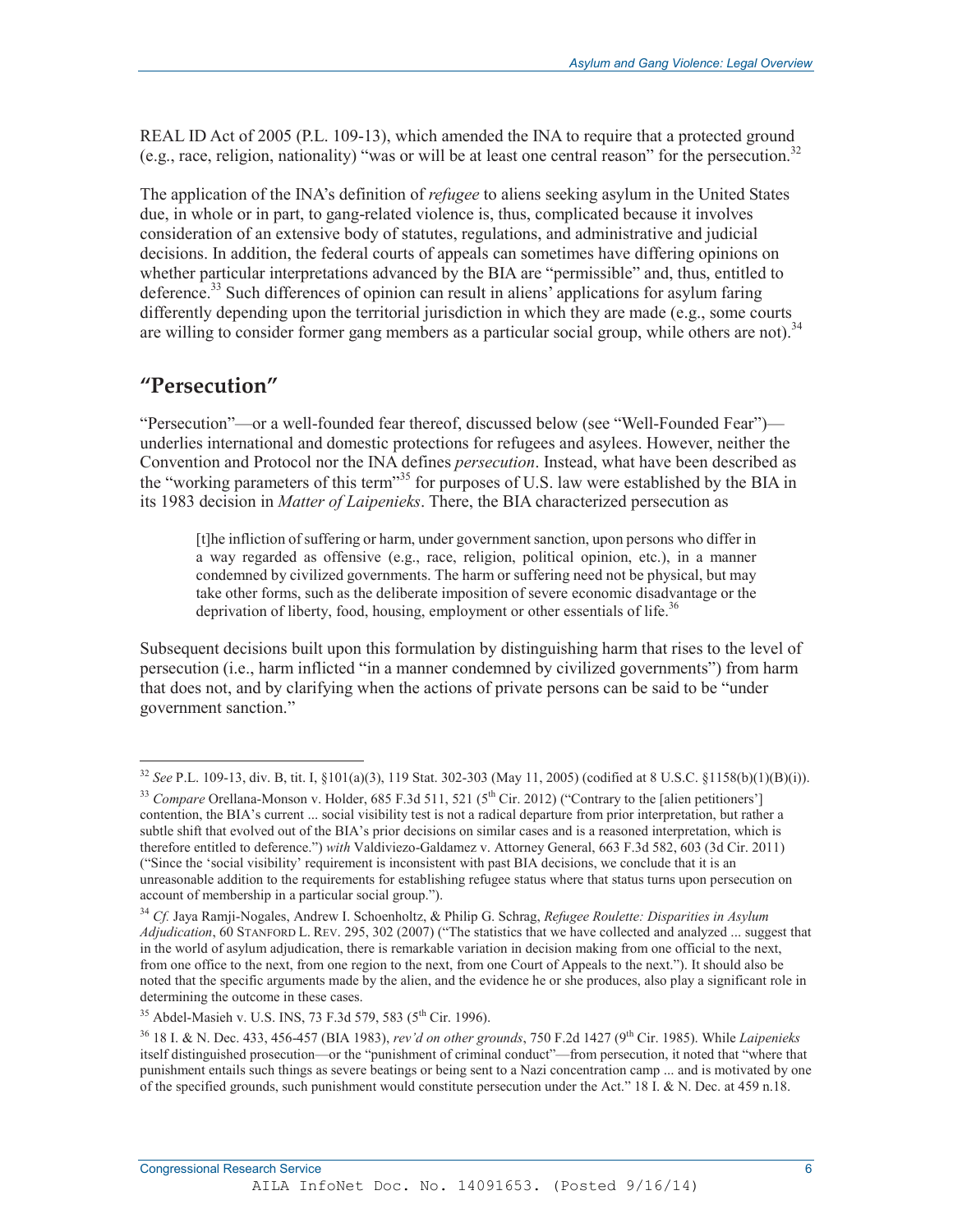In distinguishing between persecution and other types of harm, the BIA and the courts have

contrasted the "extreme" or "serious" nature of the harm that constitutes persecution with harassment, discrimination, and other "lesser" harms that do not rise to the level of persecution.37 For example, in its 2013 decision in *Martinez-Beltrand v. Attorney General*, the U.S. Court of Appeals for the Third Circuit upheld the denial of asylum to an alien who claimed to have been persecuted by gang members in Honduras on the grounds that the alien had suffered "harassment" that "did not rise to the level of persecution."38 The alien alleged that she had been persecuted in the past by gang members coming to

#### **Forced Recruitment as Persecution?**

The UNHCR has expressed the view that "[f]orcible recruitment attempts, including under death threat, by violent groups would normally amount to persecution." U.S. courts, in contrast, have taken a different approach. The Supreme Court's 1992 decision in *INS v. Elias-Zacarias*, 502 U.S. 478, is generally seen to have foreclosed the argument that forced recruitment—in that case, to a Guatemalan guerilla organization—is *per se* persecution. However, some courts have subsequently suggested that the *Elias-Zacarias* decision does not mean that all claims involving forced recruitment are, *per se*, foreclosed. Rather, these claims are to be considered in light of the facts and circumstances of the case.

*See generally* UNHCR, *Guidance Note on Refugee Claims Relating to Victims of Organized Gangs*, Mar. 31, 2010, at 7-8, *available at*  http://www.refworld.org/pdfid/4bb21fa02.pdf ; Rivera-Barrientos v. Holder, 666 F.3d 641, 646 (10th Cir. 2012); *In re* Vigil, 19 I. & N. Dec. 572, 577-578 (BIA 1988).

the funeral home her family operated, and asking her to give them money and join the gang.<sup>39</sup> Thereafter, gang members allegedly called the funeral home periodically, asking for money.<sup>40</sup> However, the Third Circuit likened these harms to "minor assaults that do not require medical care" or "unfulfilled threats," both of which are generally seen as insufficient to show persecution.<sup>41</sup> It also viewed the gang's actions as "attempt[s] to extort money" and, thus, "ordinary criminal activity" of the sort that "does not rise to the level of persecution necessary to establish eligibility for asylum."<sup>42</sup>

The U.S. Court of Appeals for the Tenth Circuit relied upon similar logic in its 2013 decision in *Cosenza-Cruz v. Holder*, where the extortion attempts and threats experienced by two brothers in Guatemala were seen as ordinary criminal activity, not persecution.<sup>45</sup> The Tenth Circuit also

 $\overline{a}$ 

<sup>40</sup> *Id*.

 $37$  Fatin v. INS, 12 F.3d 1233, 1243 (3d Cir. 1993) ("[P]ersecution' is an extreme concept that does not include every sort of treatment our society regards as offensive."). *See also* Stanojkova v. Holder, 645 F.3d 943, 948 (7<sup>th</sup> Cir. 2011) ("The line between harassment and persecution is the line between the nasty and the barbaric, or alternatively between wishing you were living in another country and being so desperate that you flee without any assurance of being given refuge in any other country."); Mendez-Barrera v. Holder,  $602$  F.3d 21, 24 ( $1<sup>st</sup>$  Cir. 2010) ("In order to prove past persecution, an alien must show serious harm; a showing of persecution requires 'more than mere discomfiture, unpleasantness, harassment, or unfair treatment.'") (internal citations omitted).

<sup>38 536</sup> F. App'x 243, 245 (3d Cir. 2013).

<sup>39</sup> *Id*.

<sup>41</sup> *Id*. (citing *Jarbough v. Attorney General*, 483 F.3d 184, 187 (3d Cir. 2007) (upholding the denial of asylum to an alien who reported receiving bruises that did not require medical treatment while in the custody of Syrian officials on the grounds that the claim was time-barred) and *Li v. Attorney General*, 400 F.3d 157, 164 (3d Cir. 2005) ("[U]nfulfilled threats must be of a highly imminent and menacing nature in order to constitute persecution."). The stepbrother of the alien petitioner in *Martinez-Beltrand* was subsequently murdered in his home. However, the Third Circuit gave little weight to this because, while the alien suspected the gang was responsible for the murder, she had no knowledge of who killed her stepbrother, and the gang's last known encounter with her stepbrother was eight months before his demise. 536 F. App'x at 245.

<sup>42</sup> *Id*. (quoting *Abdille v. Ashcroft*, 242 F.3d 477, 494 (3d Cir. 2001) (denying petition for review as to the alien's request for asylum from South Africa because he had failed to prove persecution).

 $43$  533 F. App'x 847, 848 (10<sup>th</sup> Cir. 2013).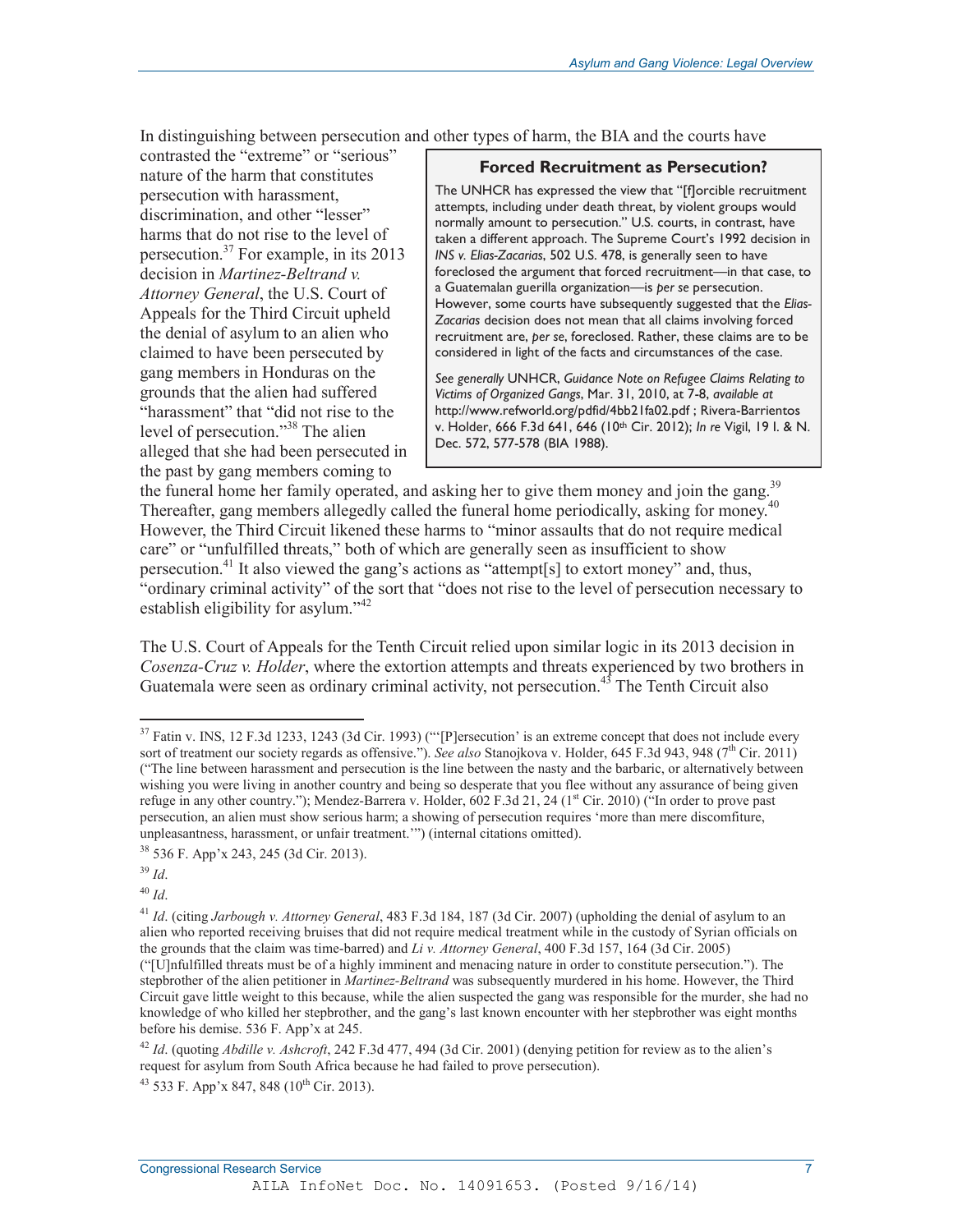emphasized that the alien petitioners were not "targeted" or singled out for harm on a protected ground,<sup>44</sup> a factor that some courts, in particular, note in their discussions of persecution.<sup>45</sup> However, the link between the harm suffered and any protected grounds is arguably better considered in conjunction with the "nexus" requirement in the *refugee* definition (see "On Account of"), and USCIS has explicitly instructed asylum officers to "separate the analysis of motivation from the evaluation of whether the harm is persecution, in order to make the basis of their decision as clear as possible."<sup>46</sup>

The harm suffered or feared must also have "some connection to governmental action or inaction."<sup>47</sup> In cases where the government is not directly responsible for the harm, this means showing that the government knowingly tolerates the harm inflicted by private parties, or is unwilling or unable to control the actions of these parties.<sup>48</sup> If such toleration, or unwillingness or inability to control, is found, the BIA and the federal courts may recognize harm arising to the level of persecution.<sup>49</sup> However, the BIA and the courts are sometimes reluctant to find an inability or unwillingness to control the actions of private persons based solely on the fact that the government's efforts have been ineffective. For example, in its 2005 decision in *Romero-Rodriguez v. U.S. Attorney General*, the U.S. Court of Appeals for the Eleventh Circuit upheld the denial of asylum to two brothers who fled alleged gang recruitment in Honduras.<sup>50</sup> In so doing, the court relied, in part, on the immigration judge's finding that the "Honduran government was attempting to control the lawlessness that exists in that country."51 The U.S. Court of Appeals for the Seventh Circuit relied upon similar logic in its 2004 decision in *Lleshanaku v. Ashcroft*. There, the court upheld the denial of asylum to a woman who claimed to have been trailed and threatened by gang members in Albania on the grounds that she alleged "criminal racketeering [of a type] that almost all governments have trouble controlling, as opposed to the type of government conduct on which most grants of asylum are based."

Both elements within the standard construction of *persecution*—i.e., the seriousness of the harm and government action or inaction—can be difficult to show in gang-related cases, as the foregoing examples illustrate. Indeed, as one court noted, the very pervasiveness of gang activity

 $\overline{a}$ <sup>44</sup> *Id*.

<sup>&</sup>lt;sup>45</sup> *See, e.g.*, Kharkhan v. Ashcroft, 336 F.3d 601, 605 (7<sup>th</sup> Cir. 2003) (no persecution involved where removal to Ukraine would allegedly limit the alien's employment prospects and expose her to "the dangers of an uncontrolled criminal element" because the alien had not shown she would be "singled out" on a protected ground).

<sup>46</sup> U.S. Citizenship & Immigration Services, Refugee, Asylum and International Operations, Asylum Division, *Asylum Eligibility, Pt. I: Definition of Refugee, Definition of Persecution, Eligibility Based on Past Persecution*, Mar. 6, 2009, at 15-16 (copy on file with the author).

<sup>&</sup>lt;sup>47</sup> See, e.g., Orelien v. Gonzales, 467 F.3d 67, 72 (1<sup>st</sup> Cir. 2006) ("Persecution always implies some connection to governmental action or inaction.").

<sup>48</sup> *See, e.g.*, Kibinda v. Attorney General, 477 F.3d 113, 119 (3d Cir. 2007) ("forces the government is unable or unwilling to control"); Sangha v. INA, 103 F.3d 1482, 1487  $(9^{th}$  Cir. 1997) ("persons or organizations which the government is unable or unwilling to control").

<sup>&</sup>lt;sup>49</sup> *See, e.g.*, Lopez-Soto v. Ashcroft, 383 F.3d 228, 234 (4<sup>th</sup> Cir. 2004) (noting, of the Mara 18 gang in Guatemala, that "there is no dispute that Petitioner has a well-founded fear of persecution by an organization which the government is unable to control"); *Ulloa Santos*, 552 F. App'x 199 n.1 (noting that the government of El Salvador had "publicly acknowledged" the failure of its "*mano duro*," or "firm hand," policy as to the gangs).

 $50$  131 F. App'x. 203 (11<sup>th</sup> Cir. 2005).

<sup>51</sup> *Id*. at 204.

<sup>52 100</sup> F. App'x. 546, 549 (7th Cir. 2004). *See also In re* McMullan, 17 I. & N. Dec. 542, 544 (BIA 1980) ("We do not agree that the respondent has established that the government in Ireland will be unable or unwilling to protect the respondent from the [Provisional Irish Republican Army].").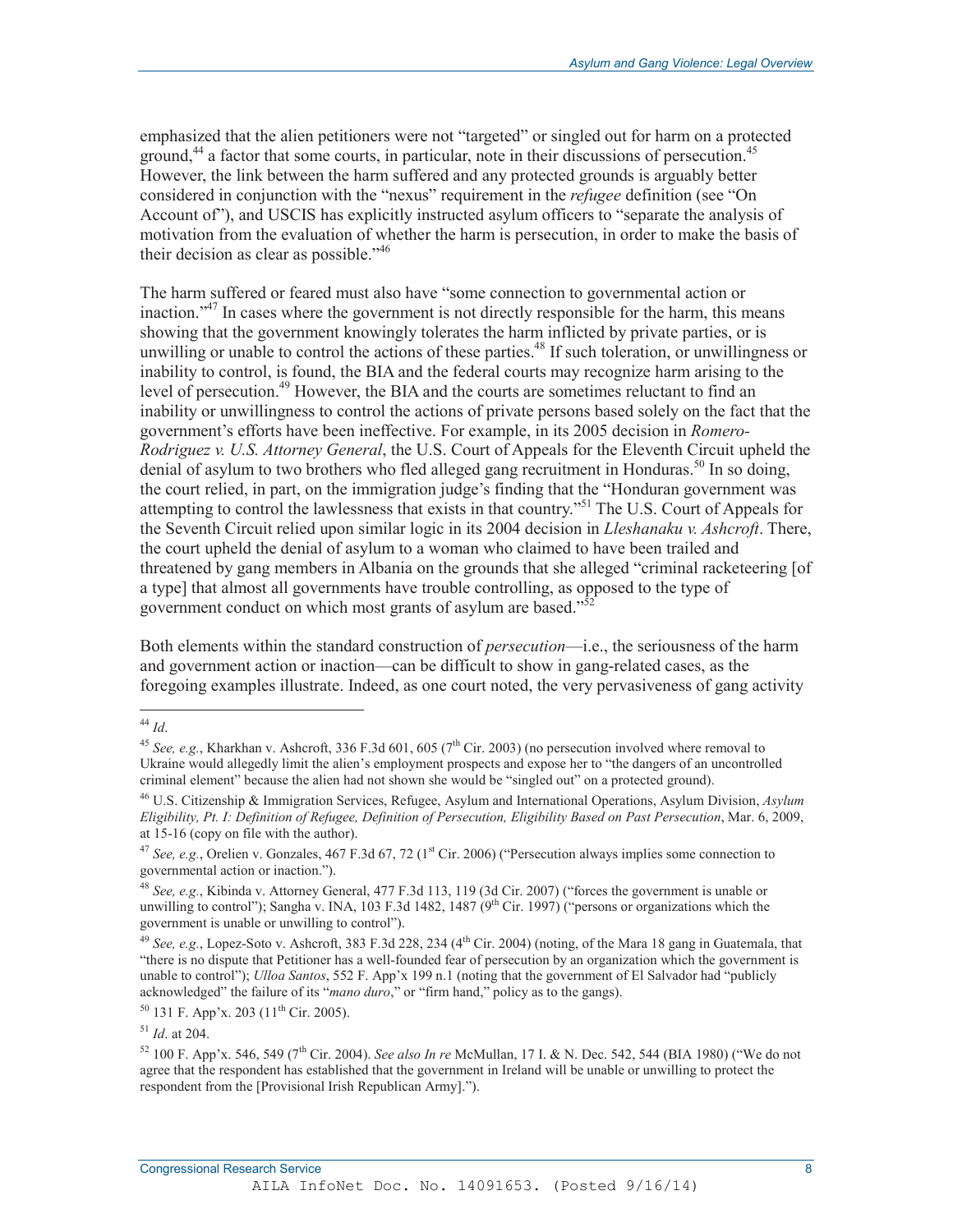within a society can make a finding of persecution less likely,<sup>53</sup> insofar as gang actions can be characterized as "widespread violence" or "ordinary criminal activity."54

## **"Well-Founded Fear"**

A showing of past persecution gives rise to a rebuttable presumption that the alien has a wellfounded fear of future persecution.<sup>55</sup> Otherwise, absent a showing of past persecution, the alien must show that he or she has a "well-founded fear" of future persecution in order to be eligible for asylum in the United States.<sup>56</sup> Federal regulations further provide that applicants for asylum have a well-founded fear of persecution if

(A) [t]he applicant has a fear of persecution in his or her country of nationality or, if stateless, in his or her country of last habitual residence, on account of race, religion, nationality, membership in a particular social group, or political opinion; (B) [t]here is a reasonable possibility of suffering such persecution if he or she were to return to that country; and (C) [h]e or she is unable or unwilling to return to, or avail himself or herself of the protection of, that country because of such fear.<sup>57</sup>

As these regulations suggest, the test for whether aliens have a well-founded fear of persecution is partly subjective in that it focuses upon whether the alien actually "has a fear of persecution."<sup>58</sup> The subjective element is satisfied if the applicant's fear of persecution is genuine.<sup>59</sup> A genuine

<sup>53</sup> *See Orellana-Monson*, 685 F.3d at 522 ("The sad part about [the alien's asylum] claim is that it ultimately fails because of the pervasive nature of Mara 18 against any non-gang member in El Salvadoran society.").

<sup>54</sup> *Mendez-Barrera*, 602 F.3d at 25 (widespread violence, affecting all citizens, does not establish persecution on a protected ground); Boci v. Gonzales, 473 F.3d 762, 767 (7<sup>th</sup> Cir. 2007) ("widespread lawlessness"); *Abdille*, 242 F.3d at 494 ("[O]rdinary criminal activity does not rise to the level of persecution necessary to establish eligibility for asylum."); *Ulloa Santos*, 552 F. App'x. at 201 ("[A]cts by criminals are not persecution.") (internal quotations omitted); Perez-Perez v. Holder, 500 F. App'x. 684 (9<sup>th</sup> Cir. 2012) (MS 13 gang "bothers everybody," not just or primarily Christians).

<sup>&</sup>lt;sup>55</sup> 8 C.F.R. §208.13(b)(1). This presumption may be rebutted if (1) there has been a "fundamental change" in circumstances such that the applicant no longer has a well-founded fear of persecution on account of a protected ground; or (2) the applicant could avoid future persecution by relocating to another part of the country. *See* 8 C.F.R. §208.13(b)(1)(i)(A)-(B). A showing of past persecution could also, in especially severe cases, potentially permit the alien to remain in the United States even if he or she does not have a well-founded fear of future persecution. *See* 8 C.F.R. §208.13(b)(1)(iii)(A)-(B) (permitting the grant of asylum in the absence of a well-founded fear of persecution where (1) the applicant demonstrates "compelling reasons" for being unwilling or unable to return to his or her home country on account of the "severity" of the past persecution, or (2) the applicant establishes there is a "reasonable possibility" he or she would suffer "other serious harm" if removed to that country).

<sup>56</sup> *See* 8 C.F.R. §208.13(b) ("The applicant may qualify as a refugee either because he or she has suffered past persecution or because he or she has a well-founded fear of future persecution.").

<sup>57 8</sup> C.F.R. §208.13(b)(2)(A)-(C).

<sup>&</sup>lt;sup>58</sup> See, e.g., Guevara-Flores v. INS, 786 F.2d 1242, 1249 (5<sup>th</sup> Cir. 1986) ("The well-founded fear of persecution standard is at least partially subjective, because fear is a state of apprehension or anxiety not usually subject to rational measurement. The standard is only partially subjective, however, because it requires that the fear be a well-founded one. The alien's fear must have some basis in the reality of the circumstances; mere irrational apprehension is insufficient to meet the alien's burden of proof.") (internal citations omitted); *Martinez-Beltrand*, 536 F. App'x at 246 ("A future-persecution claim requires the applicant to demonstrate a subjective fear of persecution and that her fear is objectively reasonable.") (internal quotations and citations omitted).

<sup>59</sup> *See, e.g.*, *In re Acosta*, 19 I. & N. Dec. 211, 221 (BIA 1985) (equating fear with a "a genuine apprehension or awareness of danger"), *overruled on other grounds by Matter of* Mogharrabi, 19 I. & N. Dec. 439 (BIA 1987).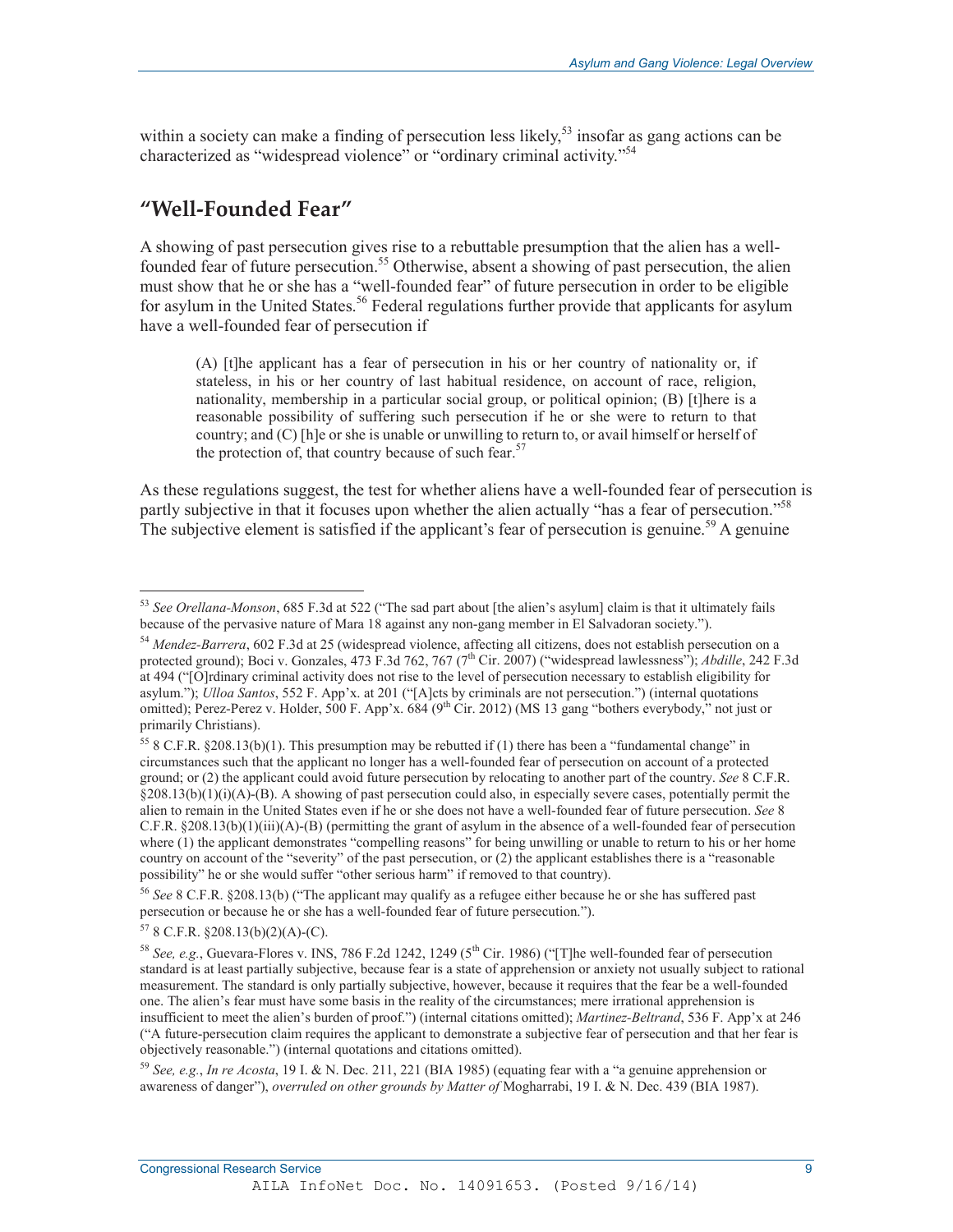fear of persecution must be the applicant's "primary motive" in seeking asylum, but it need not be the only motive.<sup>60</sup>

On the other hand, the test for a well-founded fear of persecution is also objective in that there must be a "reasonable possibility" that the alien would suffer persecution if returned to his or her home country.<sup>61</sup> The regulations do not define what is meant by a *reasonable possibility* of persecution. However, the Supreme Court helped establish the meaning of this term with its 1987 decision in *INS v. Cardoza-Fonseca*, which found that "[o]ne can ... have a well-founded fear of an event happening when there is less than a 50% chance of the occurrence taking place.<sup> $562$ </sup> Following the *Cardoza-Fonseca* decision, the BIA emphasized that determinations as to whether a fear is well-founded ultimately rest not on the statistical probability of persecution occurring, but on whether a reasonable person in the alien's position would fear persecution.<sup>63</sup> Federal courts have generally deferred to the BIA on the meaning of *reasonable possibility*, with some courts opining that a reasonable possibility of persecution can exist where there is as little as a one-inten chance of the feared harm occurring.<sup>64</sup>

A well-founded fear of persecution has been found to be lacking in some gang-related asylum cases, often in cases where past harms are not viewed as persecution.<sup>65</sup> The genuineness of the alien's fear is often not in doubt.<sup>66</sup> However, such fear can be seen as unreasonable in light of the circumstances.67

<sup>60</sup> *See* U.S. Citizenship & Immigration Services, Refugee, Asylum and International Operations, Asylum Division, *Asylum Eligibility, Pt. II: Well-Founded Fear*, Mar. 6, 2009, at 4 (copy on file with the author).

<sup>61</sup> *See supra* note 58.

<sup>62</sup> *Cardoza-Fonseca*, 480 U.S. at 431 ("One can certainly have a well-founded fear of an event happening when there is less than a 50% chance of the occurrence taking place. As one leading authority has pointed out: "Let us ... presume that it is known that in the applicant's country of origin every tenth adult male person is either put to death or sent to some remote labor camp.... In such a case it would be only too apparent that anyone who has managed to escape from the country in question will have [a] 'well-founded fear of being persecuted' upon his eventual return.")

<sup>63</sup> *See, e.g.*, *Matter of* Mogharrabi, 19 I. & N. Dec. 439 (BIA 1987). In this decision, the BIA also restated four specific "elements" that aliens must show in order to demonstrate a well-founded fear of persecution. *Id*. at 446. In their current articulation, these elements include (1) the alien possesses, or is believed to possess, a characteristic that the persecutor seeks to overcome; (2) the persecutor is aware or could become aware that the alien possesses (or is believed to possess) the characteristic; (3) the persecutor has the capability to persecute the applicant; and (4) the persecutor has the inclination to persecute the applicant. *See Asylum Eligibility, Pt. II*, *supra* note 60, at 6-7.

<sup>&</sup>lt;sup>64</sup> See Arteaga v. INS, 836 F.2d 1227, 1232-1233 (9<sup>th</sup> Cir. 1988) ("The Supreme Court has suggested that a one-in-ten chance of the feared event occurring would make the fear well-founded.").

<sup>65</sup> *See, e.g.*, *Martinez-Beltrand*, 536 F. App'x at 245; *Cosenza-Cruz*, 533 F. App'x. at 848.

<sup>66</sup> *See, e.g.*, *Kibinda*, 477 F.3d at 118 (court relying on the immigration judge's finding that the alien had a "genuine subjective fear of persecution").

<sup>67</sup> *See, e.g.*, *id*. at 119-120 (court finding that the alien's fear, while genuinely held, was objectively unreasonable since there was "ample evidence" in the record that the alien had "always been valued and trusted" by the government entity from which he feared persecution).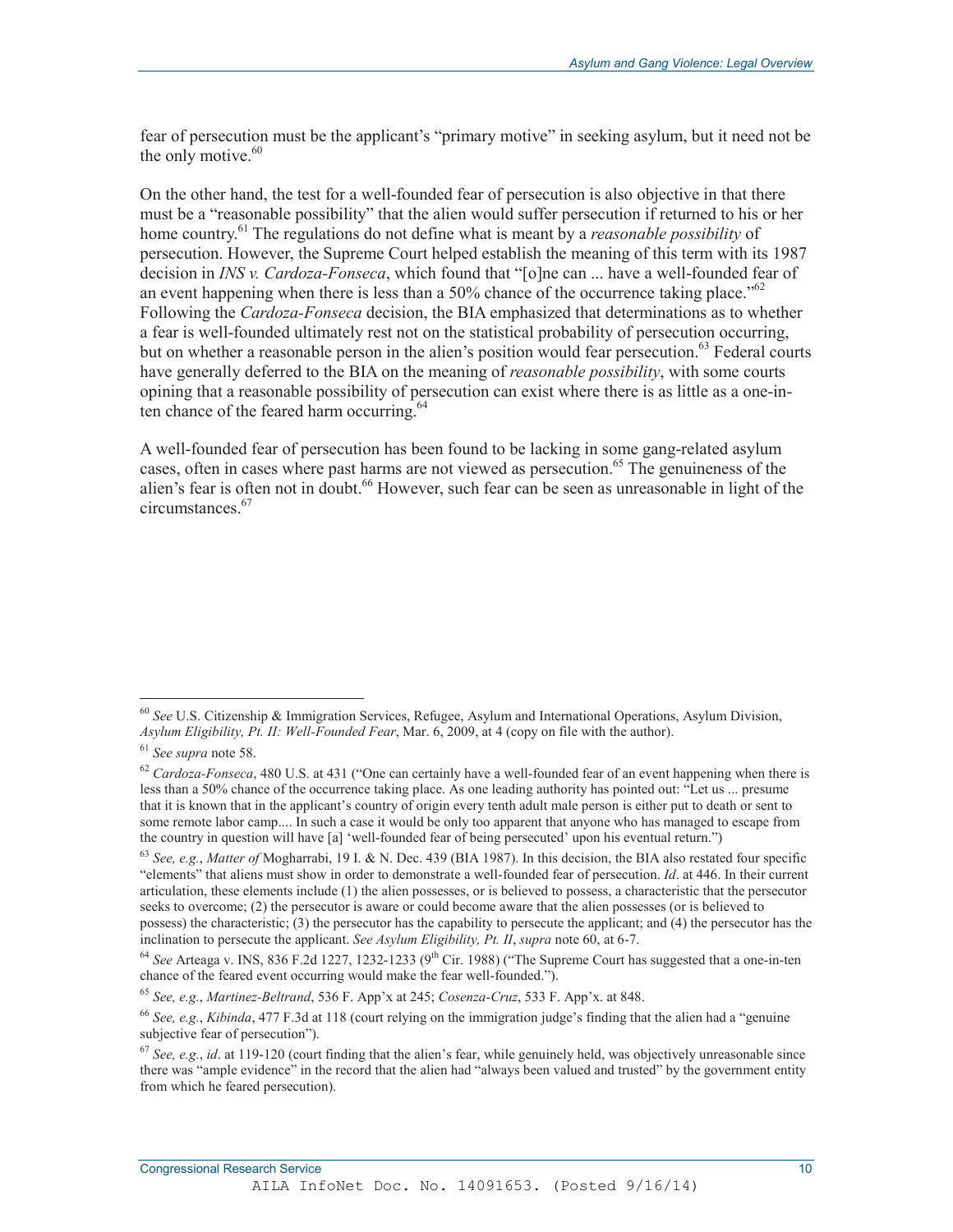### **What Role Does a "Credible Fear of Persecution" Play in the Asylum Process?**

Having a "credible fear of persecution" is not a requirement for asylum under Section 208 of the INA. Instead, a credible fear of persecution is only required with (1) aliens subject to expedited removal under Section 235(b) of the INA (typically arriving aliens who have no documents or fraudulent documents) and (2) UACs from Canada and Mexico. Aliens subject to expedited removal can generally be ordered removed by immigration officers without formal removal proceedings before an immigration judge. However, there is an exception for aliens who indicate either an intention to apply for asylum or a "fear of persecution." These aliens are referred to USCIS asylum officers for further interviews and, if determined to have a credible fear of persecution, are detained for consideration of their asylum applications. (Those whom the asylum officer finds do not have a credible fear of persecution can obtain review of this determination by an immigration judge).

Analogous procedures apply with UACs from "contiguous countries" (i.e., Canada and Mexico). Section 235 of the William Wilberforce Trafficking Victims Protection Reauthorization Act (TVPRA) of 2008 (P.L. 110-457) requires that UACs from these countries be screened to determine whether they have a credible fear of persecution if returned to their home country. Those who are determined not to have such a fear—and who meet certain other criteria (e.g., are not victims of a "severe form of trafficking in persons")—may be permitted to withdraw their applications for admission and be returned to their home countries. However, those who are found to have a credible fear of persecution (or who do not meet the other criteria or consent to voluntary return) are placed in formal removal proceedings, just like UACs from noncontiguous countries.

Congress defined *credible fear of persecution* for purposes of expedited removal to mean that "there is a significant possibility, taking into account the credibility of statements made by the alien in support of the alien's claim and such other facts as are known to the officer, that the alien could establish eligibility for asylum." However, the meaning of the term *significant possibility* is not defined by statute or regulation. Instead, it has been informally construed by the executive branch to mean a "substantial and realistic possibility of succeeding" in asylum proceedings. This interpretation is apparently based on case law construing similar language in other contexts, as well as legislative history materials describing the credible-fear standard as a "low screening standard for admission into the usual full asylum process."

In contrast, Congress did not define credible fear of persecution for purposes of the TVPRA, nor has the executive branch done so by regulation. However, the canon of statutory interpretation holding that the same term used in related statutes is generally read the same way each time it appears, would seem to support the view that credible fear is to be construed in the same way for purposes of the TVPRA as it is for the INA.

*See generally* INA §235(b), 8 U.S.C. §1225(b); 8 U.S.C. §1232; U.S. Citizenship and Immigration Services, *Asylum Officer Basic Training: Credible Fear*, Apr. 14, 2006 (copy on file with the author).

## **"On Account of"**

-

The *refugee* definition's proviso that the persecution be "on account of" a protected ground has been construed to require that there be a "nexus" between the harm that the alien has incurred or fears and the alien's race, religion, nationality, political opinion, or membership in a particular social group. To establish the requisite nexus, the alien must provide some evidence (direct or circumstantial) that the persecutor is motivated to persecute the victim because the victim possesses—or is believed to possess—the protected characteristic.<sup>68</sup> The alien need not prove the actual, exact reason for the persecution. Rather, he or she need only establish facts on which a reasonable person would fear that the danger "arises on account of ... race, religion, nationality, membership in a particular social group, or political opinion."<sup>69</sup> However, as a result of amendments made to Section 208 of the INA by the REAL ID Act of 2005 (P.L. 109-13), the

<sup>&</sup>lt;sup>68</sup> INS v. Elias-Zacarias, 502 U.S. 478, 483 (1992) ("[The alien petitioner] objects that he cannot be expected to provide direct proof of his persecutors' motives. We do not require that. But since the statute makes motive critical, he must provide some evidence of it, direct or circumstantial.").

<sup>69</sup> *Matter of* Fuentes, 19 I. &N. Dec. 658, 662 (BIA 1988).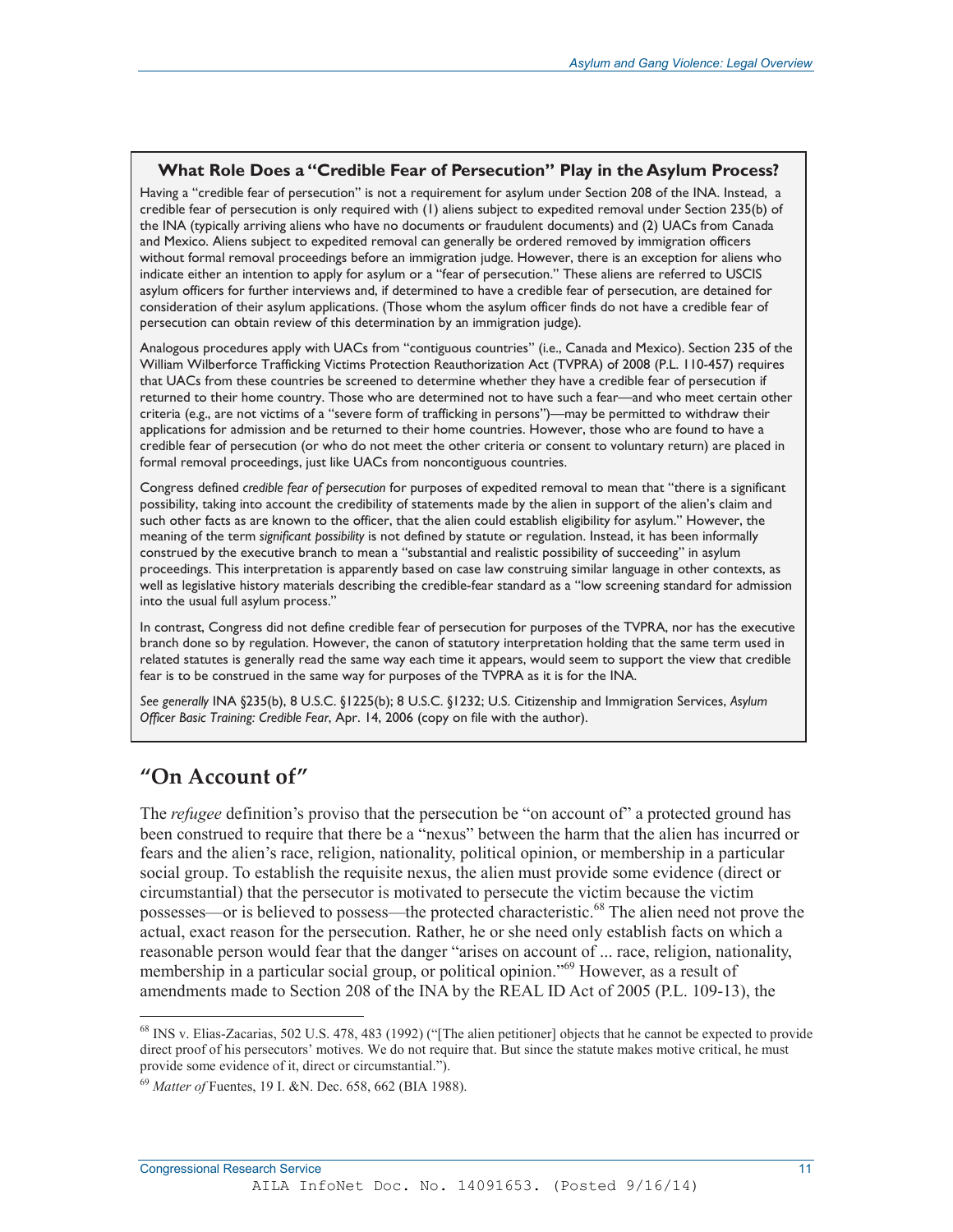alien must also show his or her race, religion, nationality, political opinion, or membership in a particular social group "was or will be at least one central reason" for his or her persecution.<sup>70</sup> A *central reason* has been construed to mean a reason that is more than "incidental, tangential, superficial, or subordinate to another reason for harm.<sup> $21$ </sup> A central reason need not be the only reason, or even a "primary" reason, though. So-called "mixed motive" claims—where the persecutor is motivated by the alien's possession of a protected characteristic as well as other factors (e.g., greed, revenge)—are still possible post-REAL ID Act.<sup>72</sup>

Lack of the requisite nexus between the alleged persecution and a protected ground is another reason that gang-related asylum claims may fail. For example, in its 2011 decision in *Bueso-Avila v. Holder*, the Seventh Circuit upheld the executive branch's denial of asylum to an alien who claimed to have been persecuted by gangs in Honduras because of his Evangelical Christian religion.73 The Seventh Circuit did so, in part, because it viewed the executive branch's conclusion that the gang was either unaware of or unconcerned about the alien's religious beliefs as "legitimate" in light of "all the evidence" presented by the alien.<sup>74</sup> The U.S. Court of Appeals for the First Circuit relied upon similar logic in its 2012 decision in *Carreanza-Vargas v. Holder*. There, in upholding the executive branch's denial of asylum to alien who claimed to fear persecution by gangs in El Salvador based on his membership in the particular social group of "former police and army members who fear harm by gangs," the First Circuit noted that the evidence supported the conclusion that the gangs were motivated by economic gain, not the alien's membership in any particular social group.<sup>75</sup> As these examples suggest, conventional understandings of gangs' motives can shape the outcomes in these cases, with courts upholding denials of asylum where the evidence can be seen as demonstrating "typical" gang activities (e.g., robbery, extortion, recruitment of new members). $\frac{76}{6}$ 

## **Protected Grounds**

The *refugee* definition encompasses five so-called protected grounds: race, religion, nationality, political opinion, and membership in a particular social group. Gang-related asylum claims have

-

 $75$  492 F. App'x 133, 136 (1<sup>st</sup> Cir. 2012).

 $70$  INA §208(b)(1)(B)(i).

<sup>71</sup> Quinteros-Mendoza v. Holder, 556 F.3d 159, 164 (4th Cir. 2009) (quoting *In re J-B-N-*, 24 I. & N. Dec. 208, 214 (BIA 2007) (dismissing the alien's appeal of the denial of his application for asylum where the "fact that the [aliens] were born in Burundi and then came to live in Rwanda can best be described as incidental to the central land dispute"). <sup>72</sup> *See, e.g., J-B-N- & S-M-*, 24 I. & N. Dec. at 212 ("The definition of the word 'central' includes '[h]aving dominant power, influence, or control.' Recognizing that this definition could pose problems for those seeking asylum based on 'mixed motives,' Congress purposely did not require that the protected ground be the central reason for the actions of the persecutors. Rather, the version of the REAL ID Act originally introduced in the House of Representatives provided that an asylum applicant would bear the burden of proving that one of the five protected grounds 'was or will be a central reason for persecuting the applicant.' During conference on the bill, this language was modified to become 'at least one central reason.... That language thus confirms that aliens whose persecutors were motivated by more than one reason continue to be protected ... if they can show a nexus to a protected ground.") (internal citations omitted).

<sup>73 663</sup> F.3d 934 (7th Cir. 2011), *en banc reh'g denied*, 2012 U.S. App. LEXIS 4780 (7th Cir., Mar. 1, 2012).

<sup>74 663</sup> F.3d at 938.

 $<sup>76</sup>$  It should also be noted that the courts have generally upheld denials of asylum based on lack of a nexus even where</sup> the executive branch has not addressed whether a protected ground, in fact, exists. *See, e.g.*, Hernandez Tumacaj, 535 F. App'x 873, 875 ( $11<sup>th</sup>$  Cir. 2013). Such decisions can be taken to mean that the evidence presented by the alien in support of his or her claim for asylum is such that it could be construed to demonstrate only gangs acting as gangs do, nothing more, regardless of whether any protected ground exists.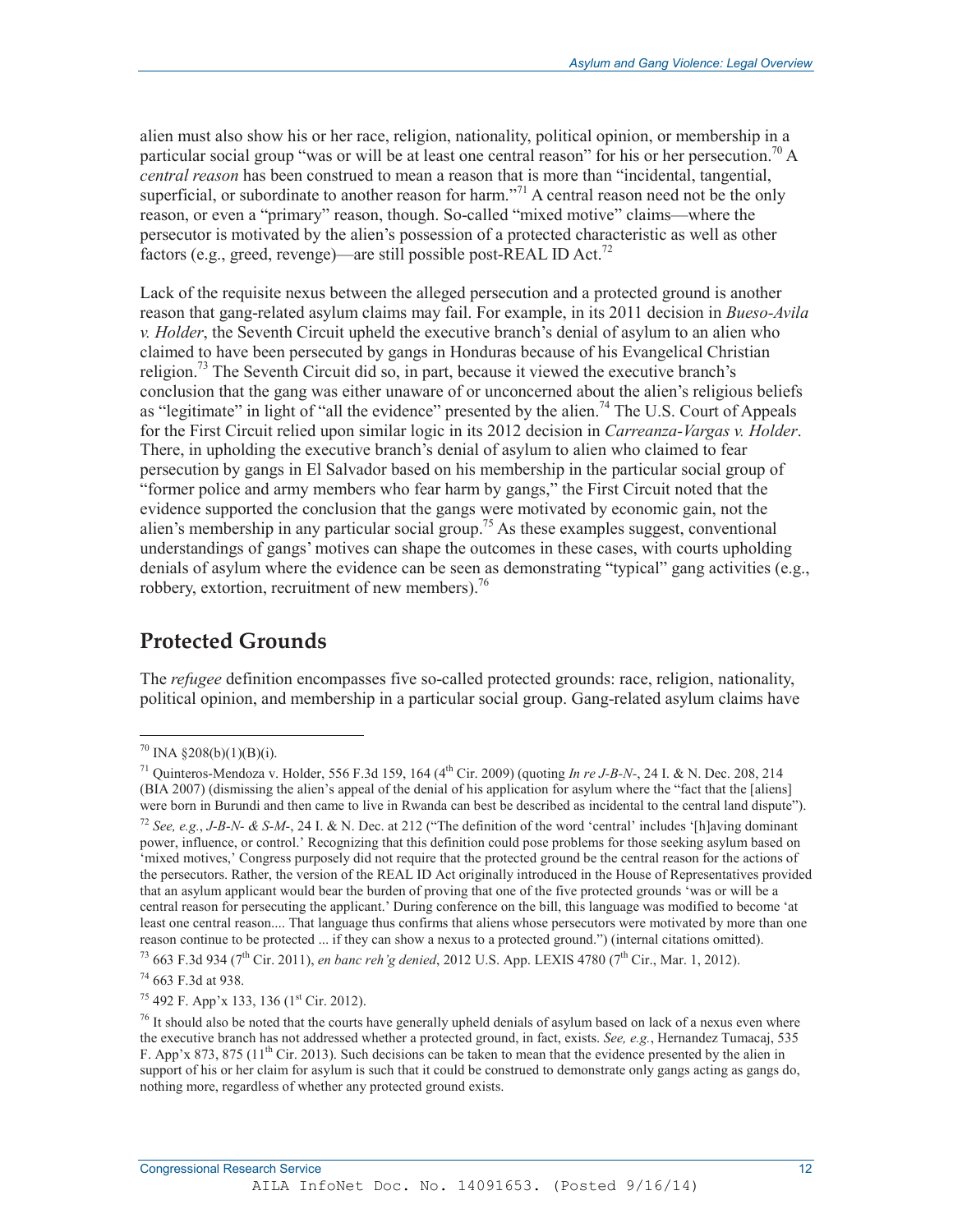been made on various grounds, including religion and political opinion.<sup>77</sup> The most common ground, however, has arguably been membership in a particular social group, a construct which has been described as "an especially contested and problematic area in asylum law."<sup>78</sup> Particular social group is the ground upon which all asylum claims not based on race, religion, nationality, or political opinion must be made. However, the executive branch and the federal courts have been reluctant to treat "particular social group" as a "catch-all," permitting anyone who experiences harm anywhere in the world to obtain refugee status or asylum in the United States.<sup>79</sup> This reluctance would appear to underlie, in part, the evolution in the executive branch's construction of the term *particular social group* between 1985 and the present, a development which some commentators have suggested underlies the failure of many gang-based asylum claims. $80$ 

### **Evolution in the Construction of** *Particular Social Group*

Because there is no statutory or regulatory definition of *particular social group*, the BIA has established the meaning of this term through case-by-case adjudication, beginning with its 1985 decision in *Matter of Acosta*. The alien in *Acosta* claimed to fear persecution in El Salvador because he co-founded and actively participated in a cooperative organization of taxi drivers known as COTAXI—that refused to participate in work stoppages allegedly requested by antigovernment guerillas.<sup>81</sup> However, the immigration judge denied the alien asylum because he found the alien's testimony insufficient to prove the alleged harm.<sup>82</sup> The BIA affirmed this denial on other grounds, including on the grounds that the particular social group proposed by the alien—"COTAXI drivers and persons engaged in the transportation industry of El Salvador" was not cognizable under the INA.<sup>83</sup> The BIA reached this conclusion by resorting to the doctrine

<sup>82</sup> *Id*. at 218.

-

<sup>83</sup> *Id*. at 232, 234.

<sup>77</sup> *See, e.g.*, *Bueso-Avila v. Holder*, 663 F.3d 934 (7th Cir. 2011), *en banc reh'g denied*, 2012 U.S. App. LEXIS 4780  $(7<sup>th</sup> Cir., Mar. 1, 2012)$  (religion); Cosenza-Cruz v. Holder, 533 F. App'x 847 (10<sup>th</sup> Cir. 2013) (political opinion); Castillo Sanchez v. U.S. Attorney General, 523 F. App'x 682 ( $11<sup>th</sup>$  Cir. 2013) (same).

<sup>78</sup> *Gang-Related Asylum Claims*, *supra* note 10, at 829.

<sup>79</sup> *See, e.g.*, Castillo-Arias v. U.S. Attorney General, 446 F.3d 1190, 1198 (11th Cir. 2006) ("'[P]articular social group' should not be a 'catch all' for all persons alleging persecution who do not fit elsewhere."); Solis-Gonzalez v. Holder, 523 F. App'x 320, 321 (6<sup>th</sup> Cir. 2013) ("This 'narrowing' requirement enforces the recognition that 'the social group category was not meant to be a "catch all" applicable to all persons fearing persecution.'"); *In re* H-, 21 I. & N. Dec. 337, 350 (BIA 1996) (Heilman, J., dissenting) (majority's recognition of a particular social group comprised of clan members who were targeted in a civil war a "quixotic attempt to right the wrongs of the world through the asylum process").

<sup>80</sup> *See, e.g.*, *Challenging the "Political*,*" supra* note 3, at 244 (characterizing grants of asylum based on gang persecution as "rare"); *Gang-Related Asylum Claims*, *supra* note 10, at 828 (persons with gang cases having "serious difficulties in successfully applying for asylum"); Lindsay M. Harris & Morgan M. Weibel, *Matter of S-E-G-: The Final Nail in the Coffin for Gang-Related Asylum Claims?*, 20 BERKELEY LA RAZA L.J. 5, 23 (2010) ("With the exception of the Seventh Circuit's grant of withholding in *Benitez Ramos*, Circuit courts have uniformly denied gangrelated claims."). *See also* Mayorga-Vidal v. Holder, 675 F.3d 9, 14 (1<sup>st</sup> Cir. 2012) ("Because discrete groups meeting the immutable characteristic requisite—such as racial or ethnic groups ...—are already independently afforded protected status, successful 'stand-alone social group claims are rather rare.'"); Ramirez-Canenguez v. Holder, 528 F. App'x 853, 854 (10<sup>th</sup> Cir. 2013) ("Harassment by gangs rarely arises from a protected attribute such as political opinion or membership in a particular social group.").

<sup>&</sup>lt;sup>81</sup> 19 I. & N. Dec. at 216-217. The alien fled to the United States after his organization and other similar organizations received a number of anonymous threats. Taxis were also seized and burned, and five COTAXI founders and officers were killed after receiving anonymous notes threatening their lives. *Id*.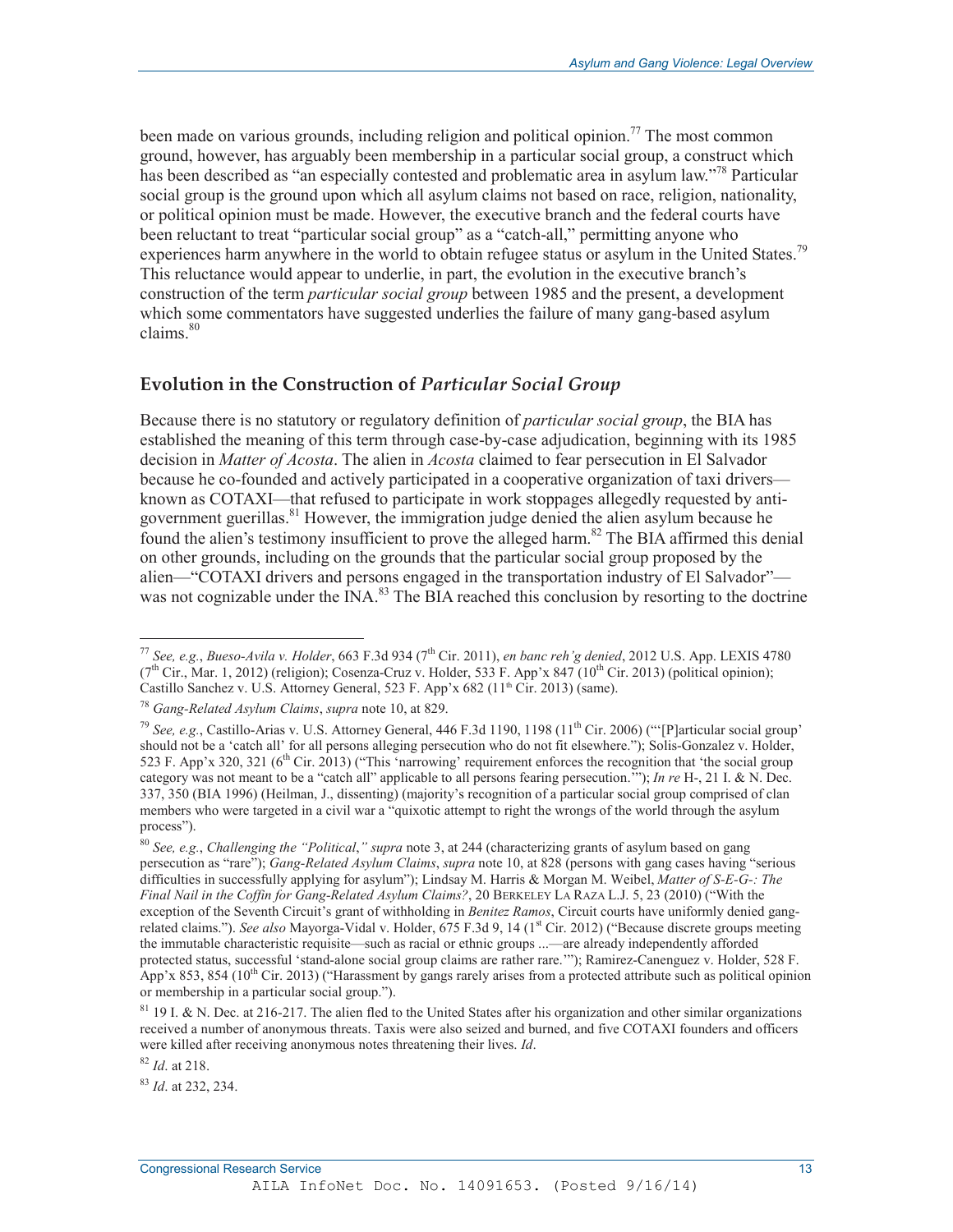of *eiusdem generis* in construing the meaning of the words "particular social group."84 In keeping with the doctrine's holding that "general words used in an enumeration with specific words should be construed in a manner consistent with the specific words," the BIA considered "particular social group" in conjunction with "race," "religion," "nationality," and "political opinion," and noted that each of the other grounds "describes persecution aimed at an immutable characteristic: a characteristic that either is beyond the power of an individual to change or is so fundamental to individual identity or conscience that it ought not be required to be changed." Thus, it concluded, "particular social group" is to be construed as describing a "group of persons all of whom share a common, immutable characteristic." According to the BIA, this characteristic can be "innate," such as "sex, color, or kinship ties," or based on "shared past experiences," such as former military leadership or land ownership. However, it cannot be based on something that is "not immutable," and the BIA viewed driving a taxi or refusing to participate in work stoppages as not immutable <sup>85</sup>

The federal courts generally deferred to the BIA's construction of *particular social group* in *Acosta*, finding that it constituted a "reasonable" and "permissible" interpretation of an ambiguous statutory term.<sup>86</sup> Similarly, the UNHCR incorporated *Acosta*'s construction of this term into its own definition of *particular social group*, 87 suggesting that it viewed the BIA's interpretation as consistent with the Convention and Protocol.

Despite this deference, the BIA revisited and reformulated the meaning of particular social group in its 2006 decision in *Matter of C-A-*. There, the BIA rejected aliens' challenge to the denial of

 $\overline{a}$ 

86 *See, e.g.*, Alvarez-Flores v. INS, 909 F.2d 1, 7 (1<sup>st</sup> Cir. 1990); Fatin v. INS, 12 F.3d 1233, 1239-1240 (3d Cir. 1993); Ontunez-Tursios v. Ashcroft, 303 F.3d 341, 362 ( $5^{th}$  Cir. 2002); Castellano-Chacon v. INS, 341 F.3d 533, 546-548 ( $6^{th}$ ) Cir. 2003); Lwin v. INS, 144 F.3d 505, 512 (7<sup>th</sup> Cir. 1998); Safaie v. INS, 25 F.3d 636, 640 (8<sup>th</sup> Cir. 1994); Niang v. Gonzales,  $422$  F.3d 1187, 1198 ( $10^{th}$  Cir. 2005); Velasquez-Otero v. U.S. Attorney General,  $456$  F. App'x 822, 825  $(11<sup>th</sup> Cir. 2012)$  ("Because Congress did not define 'particular social group,' we defer to the BIA's formulation from *Matter of Acosta*."). Initially, the Ninth Circuit departed from the *Acosta* formulation by requiring a "voluntary associational relationship" among group members. *See* Sanchez-Trujillo v. INS, 801 F.2d 1571, 1576 (9<sup>th</sup> Cir. 1986) ("[The] phrase 'particular social group' implies a collection of people closely affiliated with each other, who are actuated by some common impulse or interest. Of central concern is the existence of a voluntary associational relationship among the purported members, which imparts some common characteristic that is fundamental to their identity as a member of that discrete social group."). However, following criticism by the Seventh Circuit in *Lwin*, the Ninth Circuit subsequently merged its "voluntary association" requirement with the "common, immutable characteristic" requirement of *Acosta* in its 2000 decision in *Hernandez-Montiel v. INS*. *See* 225 F.3d 1084, 1087 (9th Cir. 2000), *overruled on other grounds*, Thomas v. Gonzales, 409 F.3d 1177 (9<sup>th</sup> Cir. 2005). Some other circuits that generally deferred to *Acosta* also required, or considered as an element, the social perception of the group, a development which arguably presaged the BIA's decision in *Matter of C-A-*, discussed below. *See, e.g.*, Gomez v. INS, 947 F.2d 660, 664 (2d Cir. 1991) ("A particular social group is comprised of individuals who possess some fundamental characteristic in common which serves to distinguish them in the eyes of a persecutor—or in the eyes of the outside world in general.").

<sup>84</sup> *Id*. at 233.

<sup>85</sup> *Id*. Here, the BIA noted that the members of COTAXI could avoid the threats of the guerrillas either by changing jobs or by cooperating in the work stoppages. It also noted that "the internationally accepted concept of a refugee simply does not guarantee an individual a right to work in the job of his choice." *Id*. Others have disputed the latter premise, suggesting that the right to a "free choice of employment" is a fundamental right, the deprivation of which could constitute persecution. *See, e.g.*, Universal Declaration of Human Rights, at Art. 23(1).

<sup>87</sup> *See* UNHCR, Guidelines on International Protection: "Membership of a Particular Social Group" within the Context of Article 1A(2) of the 1951 Convention and/or its 1967 Protocol Relating to the Status of Refugees, May 7, 2002, at 3, *available at* http://www.unhcr.org/3d58de2da.html ("A particular social group is a group of persons who share a common characteristic other than their risk of being persecuted, or who are perceived as a group by society. The characteristic will often be one which is innate, unchangeable, or which is otherwise fundamental to identity, conscience or the exercise of one's human rights.").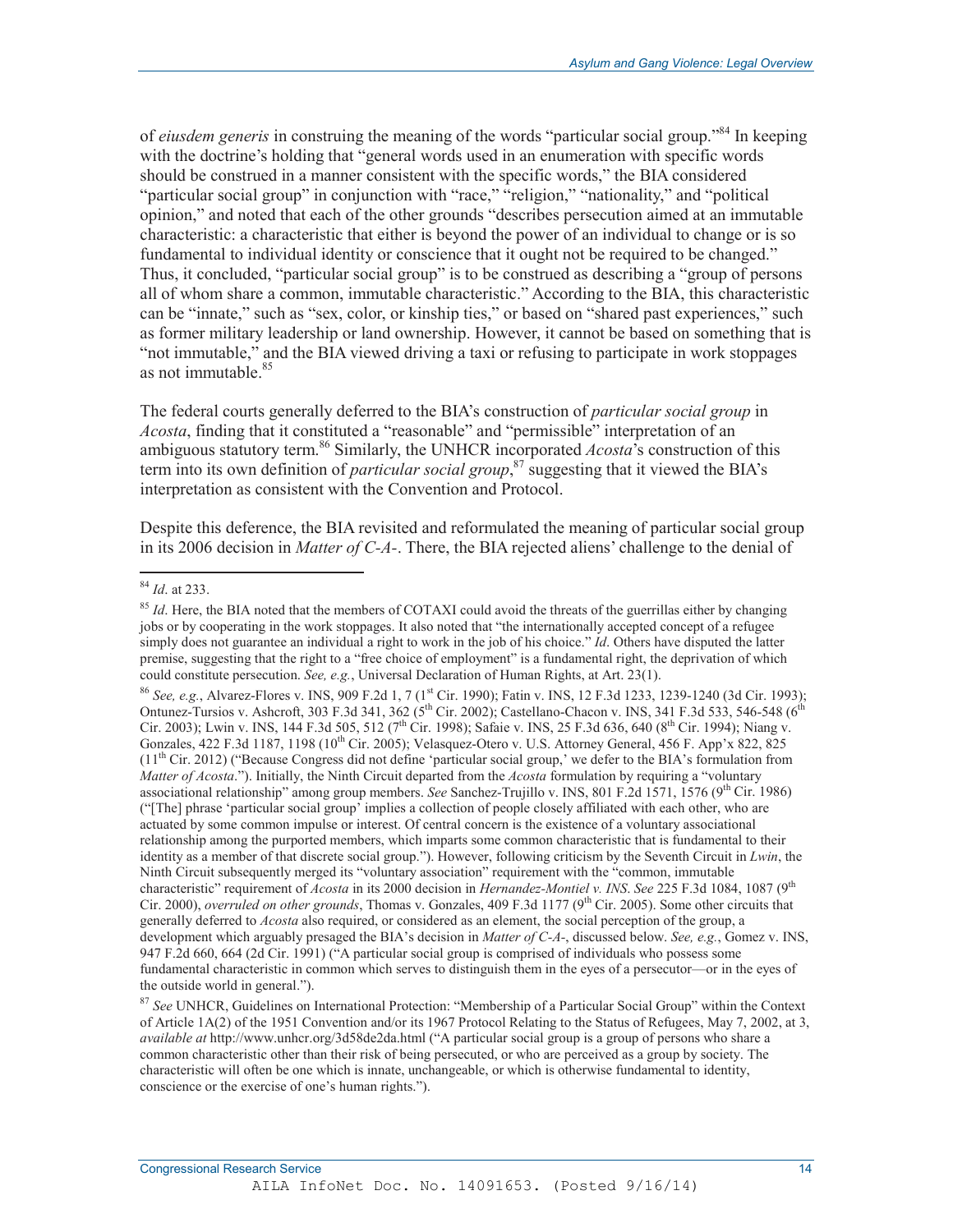their asylum application after finding that "noncriminal informants"—specifically, informants against the Cali drug cartel in Columbia—do not constitute a particular social group for purposes of the INA.88 In so finding, the BIA retained *Acosta*'s requirement that members of a particular social group share a common, immutable characteristic, but emphasized the further requirement that the group be "recognizable" as such (i.e., possess "social visibility").<sup>89</sup> The BIA did so, in part, because it viewed the specific social groups based on innate characteristics, recognized pursuant to previous applications of the standard articulated in *Acosta*, as "generally easily recognizable and understood by others to constitute social groups."<sup>90</sup> In contrast, it viewed the proposed social group of noncriminal informants as different because

the very nature of the conduct at issue is such that it is generally out of the public view. In the normal course of events, an informant against the Cali cartel intends to remain unknown and undiscovered. Recognizability or visibility is limited to those informants who are discovered because they appear as witnesses or otherwise come to the attention of cartel members.<sup>91</sup>

The BIA also noted that the proposed grouping of noncriminal informants was "too loosely defined to meet the requirement of particularity," since it could include persons who "passed along information concerning any of the numerous guerrilla factions or narco-trafficking cartels currently active in Colombia to the Government or to a competing faction or cartel.<sup> $292$ </sup>

Two years later, in its 2008 decision in *Matter of S-E-G-*, the BIA applied the social visibility and particularity requirements to three siblings who had fled alleged persecution by the MS-13 gang in El Salvador. There, in affirming the immigration judge's denial of asylum, the BIA found that the siblings' proposed group of "Salvadoran youth who have been subjected to recruitment efforts by MS-13 and who have rejected or resisted membership based on their own personal, moral, and religious opposition to the gang's values and activities" lacked both social visibility and particularity.<sup>93</sup> As to social visibility, the BIA emphasized that the purported group was not recognized as a discrete class of persons by Salvadoran society.<sup>94</sup> Similarly, as to particularity, the BIA noted that the group lacked well-defined boundaries, such that it could be readily determined who fell within, or outside of, the group.<sup>95</sup> Further, the BIA noted that the youths' attempt to limit their proposed group by claiming it was comprised of male children who "lack stable families and meaningful adult protection" and "who are from middle and low income classes" relied upon "amorphous" characteristics, as "people's ideas of what those terms mean can vary."<sup>96</sup>

-

<sup>92</sup> *Id*. at 957.

#### **Congressional Research Service 15 and 2008 15 and 2008 16 and 2008 16 and 2008 16 and 2008 16 and 2008 16 and 2008 16 and 2008 16 and 2008 16 and 2008 16 and 2008 16 and 2008 16 and 2008 16 and 2008 16 and 2008 16 and 200**

<sup>88 23</sup> I. & N. Dec. 951, 957-961 (BIA 2006).

<sup>89</sup> *Id*. at 959-961.

<sup>&</sup>lt;sup>90</sup> *Id.* at 959-960 (noting that "Filipinos of mixed Filipino-Chinese ancestry;" "young women of the Tchamba-Junsuntu tribe of northern Togo who did not undergo female genital mutilation as practiced by that tribe and who opposed the practice;" "members of the Marehan subclan of Somalia who share ties of kinship and linguistic commonalities;" "persons identified as homosexuals by the Cuban government;" and "former members of the national police of El Salvador" had all been viewed as cognizable social groups under the precedent of *Acosta*).

<sup>91</sup> *Id*. at 960.

 $93$  24 I. & N. Dec. 579, 582-583 (BIA 2008). The BIA also rejected a related proposed group comprised of the family members of such youth. *Id*.

<sup>&</sup>lt;sup>94</sup> *Id.* at 586. The BIA further noted that the youth allegedly recruited by gangs are "not in a substantially different situation from anyone who has crossed the gang, or who is perceived to be a threat to the gang's interests." *Id*. at 587. <sup>95</sup> *Id*. at 585.

<sup>96</sup> *Id*. The BIA further suggested that it viewed the requisite "nexus" between a protected ground and any persecution as (continued...)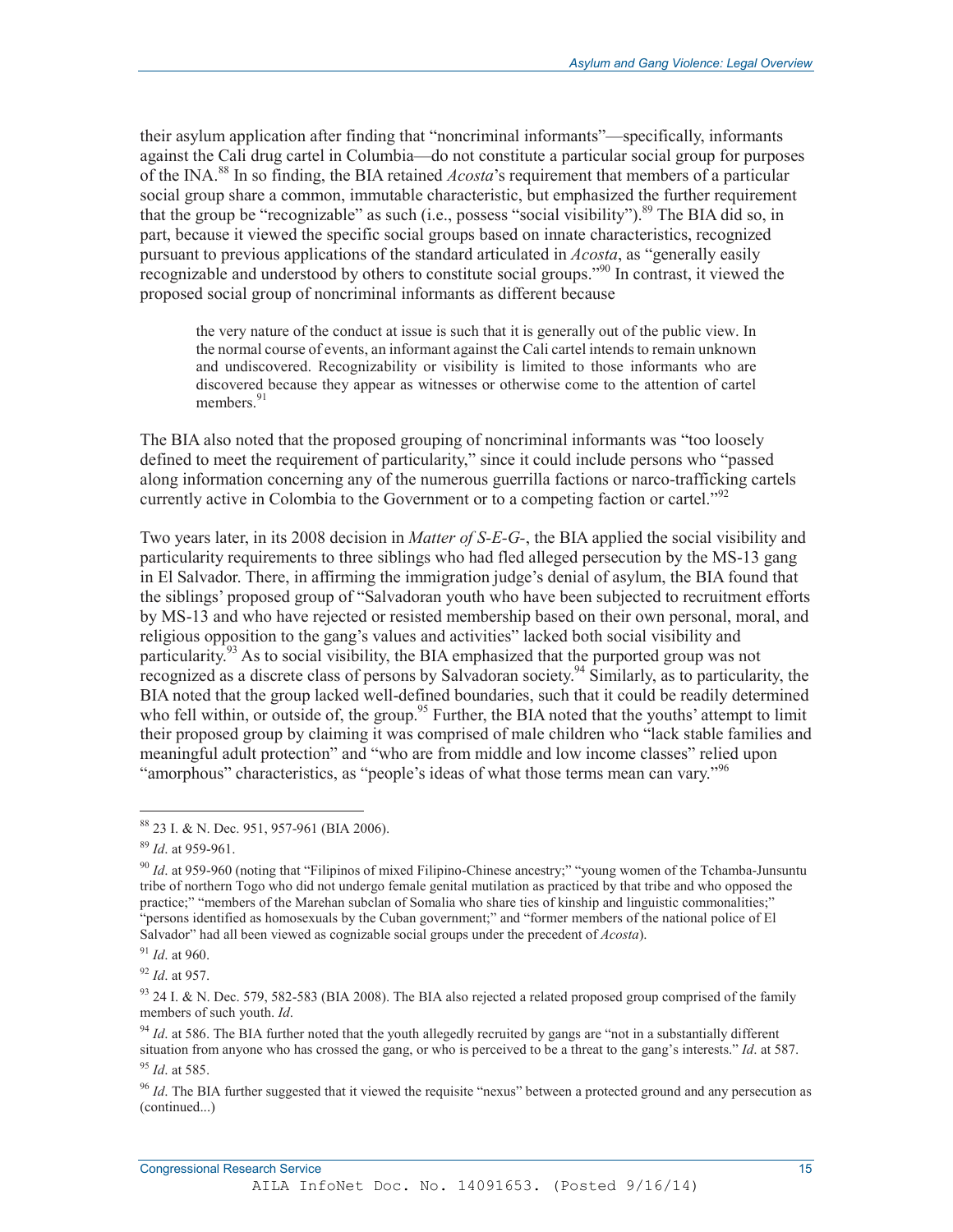The BIA's decisions in *Matter of C-A-* and *Matter of S-E-G-* prompted a somewhat different response than its earlier decision in *Matter of Acosta*. While most federal courts of appeals deferred to the BIA's revised interpretation of *particular social group*, 97 two did not. First, the Seventh Circuit rejected the "social visibility" requirement in its 2009 decision in *Gatimi v. Holder*, in part, on the grounds that it was inconsistent with the BIA's prior decisions, and the BIA did not articulate a principled reason for the change.<sup>98</sup> The Seventh Circuit also indicated that it viewed the BIA's discussion of social visibility as referring to literal or ocular visibility,  $99$  an interpretation that has elsewhere been suggested to constitute an impermissible construction of the INA.<sup>100</sup> Subsequently, the Third Circuit relied on similar reasoning as to social visibility—and also rejected the particularity requirement—in its 2011 decision in *Valdiviezo-Galdamez v. Attorney General*. The Third Circuit did so, in part, because it viewed particularity as "little more than a reworked definition" of the "discredited requirement of 'social visability."<sup>5101</sup> The UNHCR also objected to the BIA's construction of particular social group in *Matter of C-A-* and its application to gang-related asylum claims in *Matter of S-E-G*-. Among other things, the UNHCR filed an amicus brief with the BIA in *Matter of Thomas* in 2007, calling for the BIA to eliminate the "social visibility" and "particularity" requirements and return to the "common, immutable characteristic" standard of *Acosta*. 102 The UNHCR also petitioned Attorney General Holder in 2009 to certify *Matter of S-E-G-* to himself for review.103 In both cases, the UNHCR asserted that the executive branch's construction of *particular social group* was inconsistent with UNHCR guidance and U.S. obligations under international law.

Subsequently, the BIA revisited and reformulated the construction of *particular social group* once more in its 2014 decisions in *Matter of W-G-R-* and *Matter of M-E-V-G-*.<sup>104</sup> In these two decisions, issued on the same day, the BIA retained the requirements that particular social groups possess common, immutable characteristics and particularity, but renamed the former "social

.

<sup>(...</sup>continued)

lacking, since "there is no evidence in the record to show that gang members limit recruitment efforts to male children who fit the above description, or do so in order to punish them for these characteristics, although these factors perhaps make the potential recruit an easier and more desirable target." *Id*.

<sup>97</sup> *See, e.g.*, Scatambuli v. Holder, 558 F.3d 53 (1<sup>st</sup> Cir. 2009); Jiang v. Mukasey, 296 F. App'x 166, 168 (2d Cir. 2008); Flores v. Mukasey, 297 F. App'x 389 (6<sup>th</sup> Cir. 2008); Davila-Mejia v. Mukasey, 531 F.3d 624 (8<sup>th</sup> Cir. 2008); Santos-Lemus v. Mukasey, 542 F.3d 738 (9<sup>th</sup> Cir. 2008), *abrogated on other grounds* by Ramos-Lopez v. Holder, 563 F.3d 855 (9<sup>th</sup> Cir. 2009); Gomez-Benitez v. U.S. Attorney General, 295 F. App'x 324 (11<sup>th</sup> Cir. 2008).

<sup>&</sup>lt;sup>98</sup> 578 F.3d 611, 616 (7<sup>th</sup> Cir. 2009) ("The Board has been inconsistent. ... When an administrative agency's decisions are inconsistent, a court cannot pick one of the inconsistent lines and defer to that one, unless only one is within the scope of the agency's discretion to interpret the statutes it enforces or to make policy.").

<sup>99</sup> *Id*. at 615.

<sup>&</sup>lt;sup>100</sup> *See, e.g.*, Henriquez-Rivas v. Holder, 707 F.3d 1081, 1087-1088 (9<sup>th</sup> Cir. 2013) ("We agree that a requirement of 'on-sight' visibility would be inconsistent with previous BIA decisions and likely impermissible under the statute."); *Rivera-Barrientos*, 666 F.3d at 652 ("If we agreed with the Seventh Circuit's understanding of the social visibility test [as requiring ocular visibility], we might also find it problematic.").

<sup>101 663</sup> F.3d at 608.

<sup>102</sup> In Matter of Thomas, No. A75-597-033/-034/-035/-036, Brief of the Office of the UNHCR as Amicus Curiae, Jan. 25, 2007, *available at* http://www.refworld.org/docid/45c34c244.html.

<sup>103</sup> UNHCR, Matter of S-E-G-, 24 I. & N. Dec. 579 (BIA 2008), Mar. 18, 2009, *available at* http://www.ilcm.org/ litigation/AG\_certification\_amicus\_UNHCR.pdf.

<sup>104</sup> *Matter of* W-G-R-, 26 I. & N. Dec. 208 (BIA 2014); *Matter of* M-E-V-G-, 26 I. & N. Dec. 227 (BIA 2014).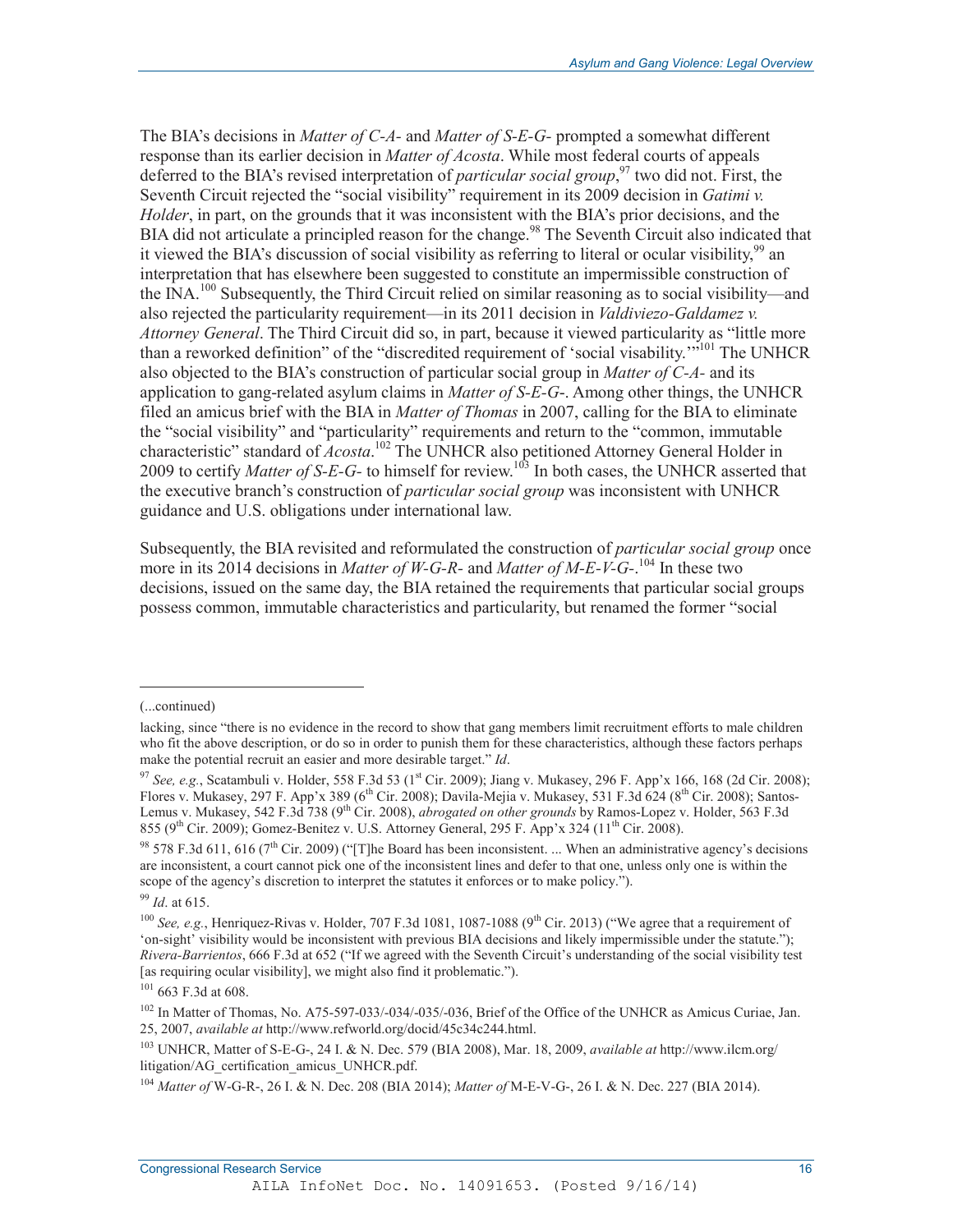visibility" requirement as "social distinction."<sup>105</sup> In so doing, the BIA emphasized that it viewed social distinction as

referr[ing] to recognition by society, taking as its basis the plain language of the Act—in this case, the word 'social.' To be socially distinct, a group need not be *seen* by society; it must instead be *perceived* as a group by society. Members of the group may be visibly recognizable, but society can also consider persons to be a group without being able to identify the members by sight.<sup>106</sup>

### **Particular Social Group: How Does the UNHCR's Construction Compare to Domestic Law?**

One of the ways in which the UNHCR's construction of the *refugee* definition differs from that of U.S. law involves the meaning of *particular social group*. The UNHCR definition of this term encompasses individuals who either (1) share a common characteristic other than their risk of being persecuted, *or* (2) are perceived as a group by society. In other words, groups that share a common characteristic, but are not perceived as a group by society, would qualify. The same is true of groups that do not share a common characteristic, but are perceived as a group by society.

The BIA, in contrast, has required that a group *both*  share a common immutable characteristic *and* be perceived as such by society (i.e., possess social distinction and particularity). Under the BIA's interpretation, a group that shares a common immutable characteristic, but is not perceived as such by society, cannot constitute a particular social group.

*See generally* UNHCR, Guidelines on International Protection: "Membership of a Particular Social Group" within the Context of Article 1A(2) of the 1951 Convention and/or its 1967 Protocol Relating to the Status of Refugees, May 7, 2002; *Matter of*  W-G-R-, 26 I. & N. Dec. 208 (BIA 2014); *Matter of*  M-E-V-G-, 26 I. & N. Dec. 227 (BIA 2014).

The BIA also emphasized that it viewed the requirement of social distinction as consistent with prior BIA precedents recognizing "young tribal women who are opposed to female genital mutilation," "homosexuals in Cuba," and "former national police members," among others, as particular social groups.<sup>107</sup> Further, while acknowledging that its approach differs from UNHCR guidelines, the BIA noted that its approach is similar to that adopted by the European Union, which "also declines to follow the ... definition set forth by the UNHCR."<sup>108</sup>

It remains to be seen whether federal courts of appeals will defer to the BIA's "social visibility" requirement in determining what constitutes a particular social group for purposes of refugee status and asylum.<sup>109</sup> However, the evolution in the construction of the term *particular social group*  arguably helps explain the limited success of gangrelated asylum claims to date.<sup>110</sup> Especially since the BIA's decision in *Matter of C-A-*, these claims have generally failed, in part, because the various social groups articulated by individual aliens are seen as lacking social visibility and/or particularity. Some commentators have suggested that the BIA's recent shift from "social visibility" to "social distinction" could potentially make it more

-

<sup>110</sup> *See supra* note 80.

<sup>105</sup> *See* 26 I. & N. Dec. at 216 ("Our definition of 'social visibility' clarified the importance of 'perception' or 'recognition' in the concept of the particular social group. The term was never meant to be read literally."); 26 I. & N. Dec. at 237 (similar).

<sup>106 26</sup> I. & N. Dec. at 216.

<sup>107</sup> *Id*. at 217.

<sup>108</sup> *Id*. at 220.

<sup>109</sup> *See, e.g.*, Pirir-Boc v. Holder, No. 09-73671, 2014 U.S. App. LEXIS 8577, at \*22 (9th Cir., May 7, 2014) (noting that the meaning of the term particular social group is "in flux, and it is premature to determine precisely how the rule [articulated in the BIA's recent decisions] will be implemented").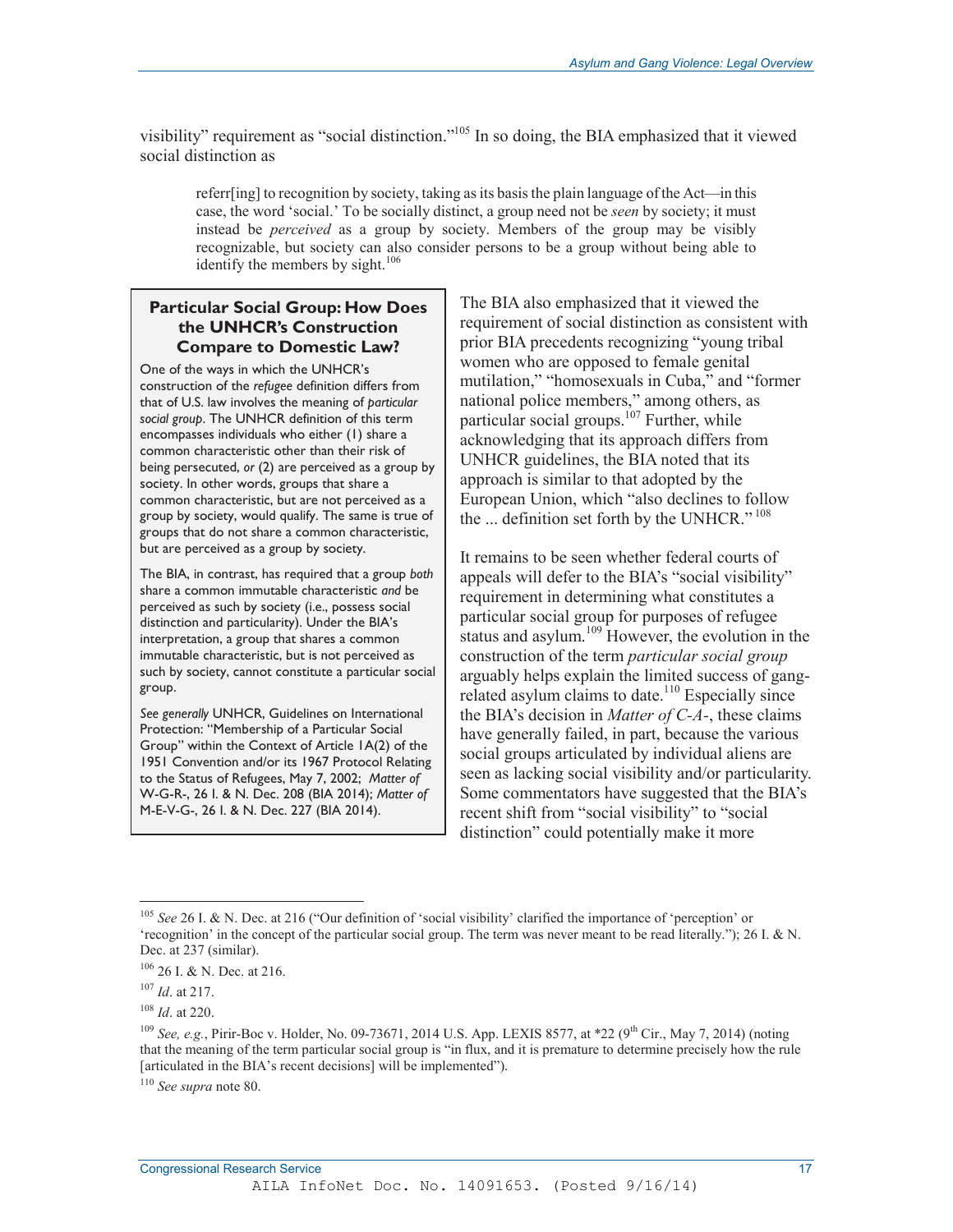difficult for aliens to obtain asylum by requiring that aliens produce sociological studies or other evidence demonstrating that the alien's home society recognizes the group as distinct.<sup>111</sup> On the other hand, given the deference that the courts have generally afforded to the executive branch's construction of *particular social group*, this term and/or *social distinction* could conceivably be reinterpreted by the executive branch in the future to make it easier for aliens to obtain asylum on account of membership in a particular social group.

## **Specific Social Groups**

-

While the particular social groups proposed in individual cases vary somewhat in their specific formulations, they can generally be seen as involving one of four broad categories: (1) persons resistant to gang recruitment; (2) former gang members; (3) witnesses and informants against gangs; and (4) the family members of persons in the foregoing groups. Most courts have not considered these proposed groupings as constituting particular social groups for purposes of granting asylum, although groups involving former gang members, witnesses or informants against the gangs, and family members may be cognizable as particular social groups in certain jurisdictions.

## *Persons Resistant to Gang Recruitment*

In a number of cases, courts have upheld the denial of asylum to aliens based on their purported membership in particular social groups made up of persons who are targeted for or resist gang recruitment, generally because the courts view the proposed group as lacking both social visibility (now, distinction) and/or particularity.112 For example, in its 2012 decision in *Mayorga-Vidal v.* 

<sup>111</sup> *See, e.g.*, Ashley Huebner & Lisa Koop, New BIA Decisions Undermine U.S. Obligations to Protect Asylum Seekers, Nat'l Immigrant Justice Center, Feb. 18, 2014, *available at* http://www.immigrantjustice.org/litigation/blog/ new-bia-decisions-undermine-us-obligations-protect-asylum-seekers.

<sup>&</sup>lt;sup>112</sup> *See, e.g.*, Umaña-Ramos v. Holder, 724 F.3d 667 (8<sup>th</sup> Cir. 2013) ("young Salvadorans who have refused recruitment by the Mara Salvatrucha gang" not a cognizable social group for purposes of asylum); Lopez-Mendez v. Holder, 698 F.3d 675 (8<sup>th</sup> Cir. 2012) ("persons resistant to gang recruitment" not cognizable); Beltrand-Alas v. Holder, 689 F.3d 90  $(1<sup>st</sup> Cir. 2012)$  ("persons who oppose gangs" not cognizable); Orellana-Monson v. Holder, 685 F.3d 511 (5<sup>th</sup> Cir. 2011) ("males, ages 8 to 15, who have been recruited by Mara 18 but have refused to join due to a principled opposition to gangs" not cognizable); Garcia Callejas v. Holder, 666 F.3d 828 ( $1<sup>st</sup>$  Cir. 2012) (young males targeted for recruitment not cognizable); Rivera-Barrientos v. Holder, 666 F.3d 641 ( $10^{th}$  Cir. 2012) ("El Salvadoran women between the ages of 12 and 25 who have resisted gang recruitment" not cognizable); Constanza v. Holder, 647 F.3d 749 ( $8^{th}$  Cir. 2011) ("persons resistant to gang membership" and "persons who fear harm to their families from gangs" not cognizable); Larious v. Holder, 608 F.3d 105 (1<sup>st</sup> Cir. 2010) ("young Guatemalan men recruited by gang members who resist such recruitment" and "street children" not cognizable); Mendez-Barrera v. Holder, 602 F.3d 21 (1<sup>st</sup> Cir. 2010) ("young women recruited by gang members who resist such recruitment" not cognizable); Ramos-Lopez v. Holder, 563 F.3d 855 (9<sup>th</sup> Cir. 2009) ("young Honduran men who have been recruited by the MS-13, but who refuse to join" not cognizable), *abrogated, in part, on other grounds by* Iraheta v. Holder, 532 F. App'x 703 (9th Cir. 2013); Santos-Lemus v. Mukasey, 542 F.3d 738 (9th Cir. 2008), *abrogated, in part, on other grounds by* Ramos-Lopez v. Holder, 563 F.3d 855 (9<sup>th</sup> Cir. 2009) ("class of young men in El Salvador who resist the violence and intimidation of gang rule" not cognizable); Escobar v. Gonzales, 417 F.3d 363 (3d Cir. 2005) ("Honduran street children" not cognizable); Castillos Sanchez v. Attorney General, 523 F. App'x 682 (11<sup>th</sup> Cir. 2013) ("young males who are actively recruited by gangs because they have no father or other protective male in the home" not cognizable); Diaz Ruano v. Holder, 458 F. App'x 9 ( $1<sup>st</sup> Cir. 2012$ ) ("young men targeted for recruitment by the criminal gangs in Guatemala" and "individuals opposed to the criminal gangs in Guatemala" not cognizable); Flores Munoz v. Holder, 2014 U.S. App. LEXIS 8974 ( $5<sup>th</sup>$  Cir. May 14, 2014) ("persons who resist gang membership" not cognizable); Galdamez v. Holder, 2014 U.S. App. LEXIS 3313 (5th Cir. 2014) ("young men who defy forced recruitment by the gangs in El Salvador" not cognizable); *Matter of*  N-C-M-, 25 I. & N. Dec. 535 (BIA 2011) ("victims of gang violence" and "unwilling gang recruits" not cognizable); *Matter of* S-E-G-, 24 I. & N. Dec. 579 (BIA 2008) ("Salvadoran youth who have been subjected to recruitment efforts (continued...)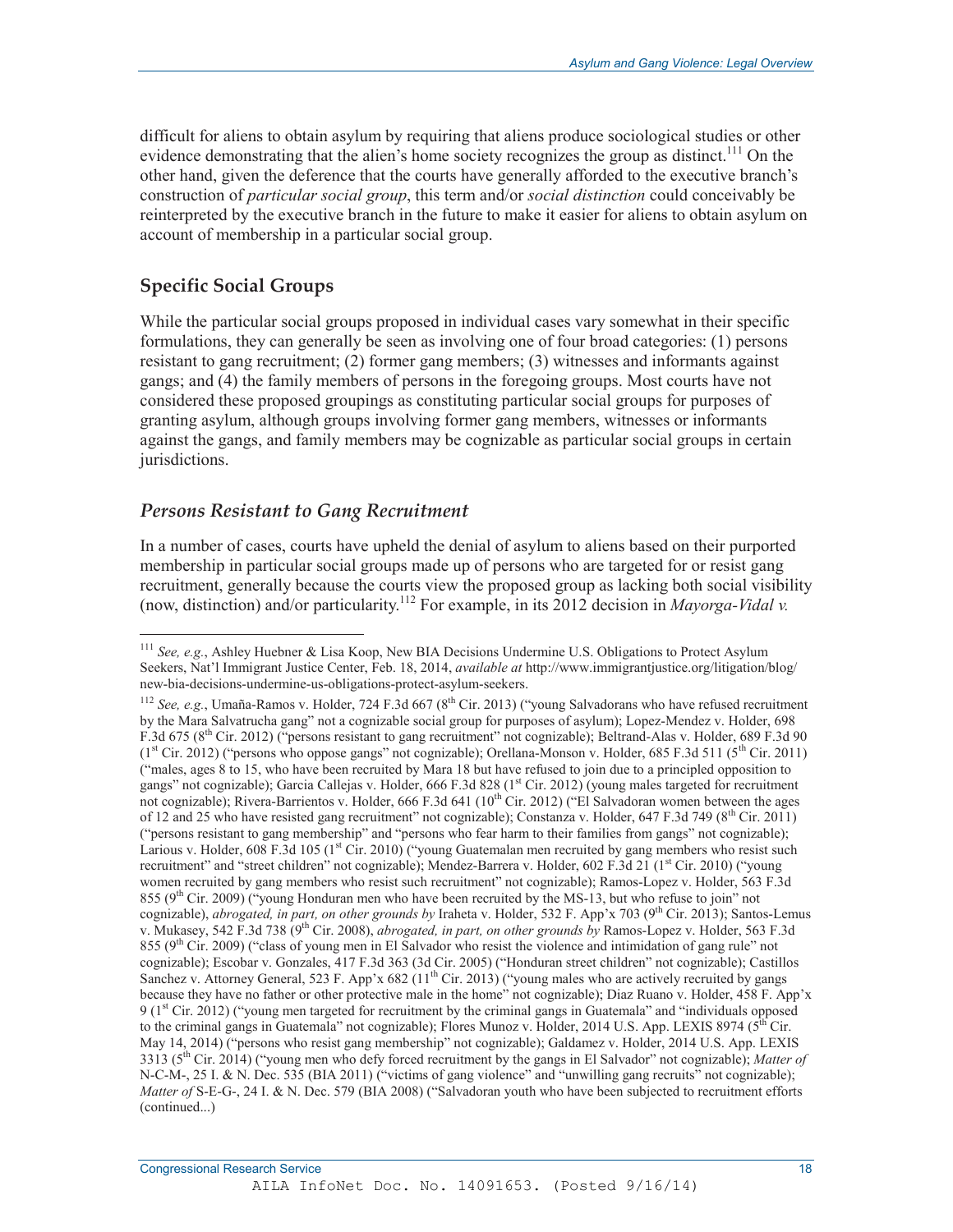*Holder*, the First Circuit upheld the denial of asylum to an alien who claimed to fear persecution due to his membership in the group of "young Salvadoran men who have resisted gang recruitment and whose parents are unavailable to protect them."<sup>113</sup> The First Circuit did so, in part, because it found no evidence in the record suggesting that Salvadoran society viewed the purported group as a "discrete class of persons."<sup>114</sup> It also deferred to the BIA's view that the proposed grouping of "youths who resist gang recruitment" was "too subjective and open-ended" to meet the particularity requirement since it represented a "large, diffuse portion of society."<sup>115</sup> It gave similar deference to the BIA's view that "lack of parental protection" failed the "particularity" requirement, as there are no "objective criteria" to define what it means to lack parental protection.<sup>116</sup> The U.S. Court of Appeals for the Tenth Circuit relied upon similar logic in upholding the denial of asylum based on membership in the proposed social group of "El Salvadoran women between the ages of 12 and 25 who have resisted gang recruitment" in its 2012 decision in *Rivera-Barrientos v. Holder*. 117 There, the court opined that the proposed group could potentially be seen as possessing particularity, as the meaning of each of its terms is unambiguous.<sup>118</sup> However, it found that the group lacked social visibility (now social distinction) since there was no evidence that "women between the ages of 12 and 25 who have resisted gang recruitment are perceived to be a social group by Salvadoran society."<sup>119</sup>

These and other cases suggest that obtaining asylum based on membership in a group of persons targeted for, or resistant to, gang recruitment may be complicated by pervasiveness of gang violence in certain societies. Because the gangs are generally seen as targeting everyone who seems a likely candidate for membership, regardless of their personal attributes or associations, it can be hard to show that persons who have been targeted for or refused gang recruitment are seen as a discrete group by society.<sup>120</sup> It can also be hard to show that clear boundaries demarcate persons who have been targeted for or refused gang recruitment,<sup>121</sup> particularly since the BIA and the federal courts have generally taken the view that a particular social group cannot be defined "circularly" by the fact that its members have been targeted for persecution.<sup>122</sup>

.

<sup>(...</sup>continued)

by MS-13 and who have rejected or resisted membership in the gang based on their own personal, moral, and religious opposition to the gang's values and activities" not cognizable); *Matter of* E-A-G-, 24 I. & N. Dec. 591 (BIA 2007) ("persons resistant to gang membership" not cognizable).

 $113$  675 F.3d 9, 11 ( $1$ <sup>st</sup> Cir. 2012).

<sup>114</sup> *Id*. at 14-16.

<sup>115</sup> *Id*. at 15.

<sup>116</sup> *Id*. at 17.

 $117666$  F.3d 641, 643 (9<sup>th</sup> Cir. 2012).

<sup>118</sup> *Id*. at 650.

<sup>119</sup> *Id*. at 653.

<sup>120</sup> *See, e.g.*, *Mayorga-Vidal*, 675 F.3d at 16 (noting that the alien's situation, in being recruited by the gang, is "far from unique among Salvadoran children" in a country "swarming with unsupervised, uncared-for young people").

<sup>&</sup>lt;sup>121</sup> See, e.g., *id.* (affirming the immigration judge's finding that the alien petitioner's proffered group is "too broad and encompasses too large a percentage of the population" to constitute a particular social group).

<sup>122</sup> *See, e.g.*, *Rivera-Barrientos*, 666 F.3d at 651 ("Although a social group cannot be defined exclusively by the fact that its members have been subjected to harm ... this may be a relevant factor in considering the group's visibility in society.") (internal quotations omitted); *Solis-Gonzalez*, 523 F. App'x at 321 ("[A] social group may not be circularly defined by the fact that it suffers persecution.").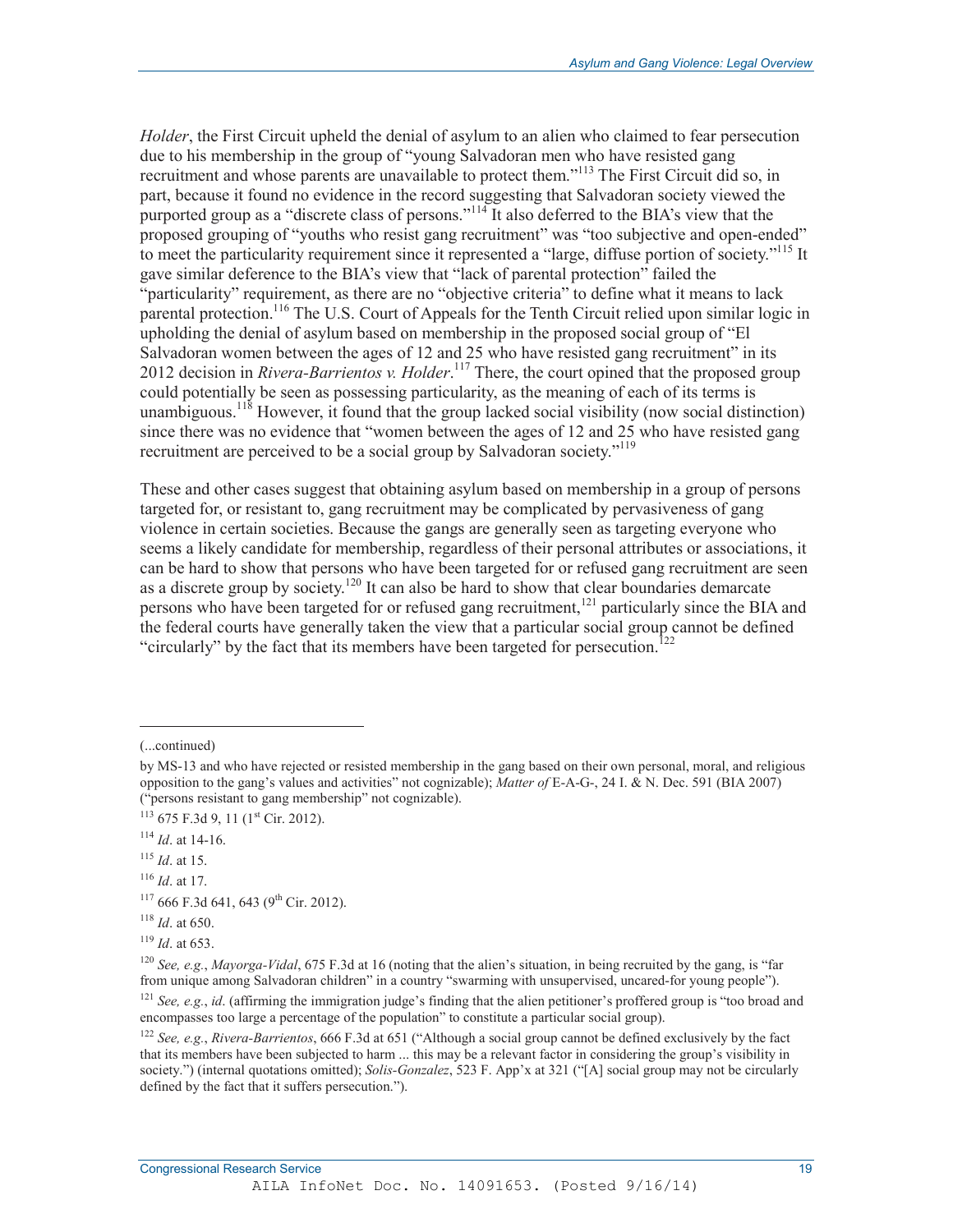## *Former Gang Members*

Granting asylum to aliens based on their membership in groups made up of former gang members is more complicated in that several federal courts of appeals have evidenced at least some willingness to view former gang members as a particular social group, while others have suggested that granting asylum to those who belong to organizations that have perpetrated acts of violence or other crimes in their home countries is contrary to the humanitarian purposes of asylum. For example, in its 2010 decision in *Urbina-Mejia v. Holder*, the Sixth Circuit found that being a member of a gang is a characteristic that is "impossible to change, except perhaps by rejoining the group."123 The Seventh Circuit relied upon similar logic in its 2009 decision in *Benitez Ramos v. Holder*, finding that "[a] gang is a group, and being a former member of a group is a characteristic impossible to change."124 However, neither decision took into account the social visibility (now, distinction) and particularity of the group in reaching this conclusion, and other tribunals have taken the opposite view. The Ninth Circuit, for example, has found that former gang members are categorically excluded from consideration as a particular social group on the grounds that recognizing former members of "violent criminal gangs" would "undermine the legislative purpose of the INA."125 The First Circuit has similarly quoted, with apparent approval, the BIA's view that "[t]reating affiliation with a criminal organization as ... membership in a social group is inconsistent with the principles underlying the bars to asylum and withholding of removal based on criminal behavior,"126 discussed below ( "Bars to Asylum").

Whether a claim to asylum based on former gang membership succeeds may thus depend, in large part, upon the jurisdiction in which it is made. The BIA's decision in 2014 in *Matter of W-G-R*could potentially also complicate matters. The alien in that case alleged membership in a particular social group made up of "former members of the Mara 18 gang in El Salvador who have renounced their gang membership."<sup>127</sup> In upholding the immigration judge's denial of asylum to the alien, the BIA left open the possibility of successful gang-related claims.<sup>128</sup> However, it suggested that, even when former membership is an immutable characteristic that defines a particular social group, the group will "often need to be further defined with respect to the duration or strength of the members' active participation in the activity and the recency of their active participation if it is to qualify as a particular social group."129 It also emphasized that

 $\overline{a}$ 

 $123$  597 F.3d 360, 366 (6<sup>th</sup> Cir. 2010). The Sixth Circuit did not address the "social visibility" requirement because neither the immigration judge nor the BIA applied it and, thus, the issue was not before the court on appeal. *Id*. at 367 n.3. See also Martinez v. Holder, 740 F.3d 902 (4<sup>th</sup> Cir. 2014) (finding that the BIA erred in holding that an alien's former gang membership was not an immutable characteristic of a particular social group, without addressing whether a purported group of former gang members possess social visibility and particularity).

 $124$  589 F.3d 426, 429 (7<sup>th</sup> Cir. 2009). The Seventh Circuit noted that the government had also argued that the proposed group of former gang members was not socially visible. However, it had previously found that the BIA's "social visibility" requirement constituted an unreasonable interpretation of the *refugee* definition. *Id*. at 430.

<sup>&</sup>lt;sup>125</sup> *Arteaga*, 511 F.3d at 945-946 ("We cannot conclude that Congress, in offering refugee protection for individuals facing potential persecution through social group status, intended to include violent street gangs who assault people and who traffic in drugs and commit theft."). *See also* Cantarero v. Holder, 734 F.3d 82, 86 (1<sup>st</sup> Cir. 2013) ("The BIA reasonably concluded that, in light of the manifest humanitarian purpose of the INA, Congress did not mean to grant asylum to those whose association with a criminal syndicate has caused them to run into danger.").

<sup>126</sup> Yokoyama v. Holder, No. 13-711 NAC, 2014 U.S. App. LEXIS 11915, at \*5 (2d Cir., June 25, 2014) (quoting *Matter of* E-A-G-, 24 I. & N. Dec. 591, 596 (BIA 2007)).

<sup>127 26</sup> I. & N. Dec. at 209.

<sup>128</sup> *Id*. at 222. *See also Matter of M-E-V-G-*, 26 I. & N. Dec. at 251 (emphasizing that there is no "blanket rejection of all factual scenarios involving gangs," and that "[s]ocial group determinations are made on a case-by-case basis"). <sup>129</sup> *Matter of W-G-R-*, 26 I. & N. Dec. at 222.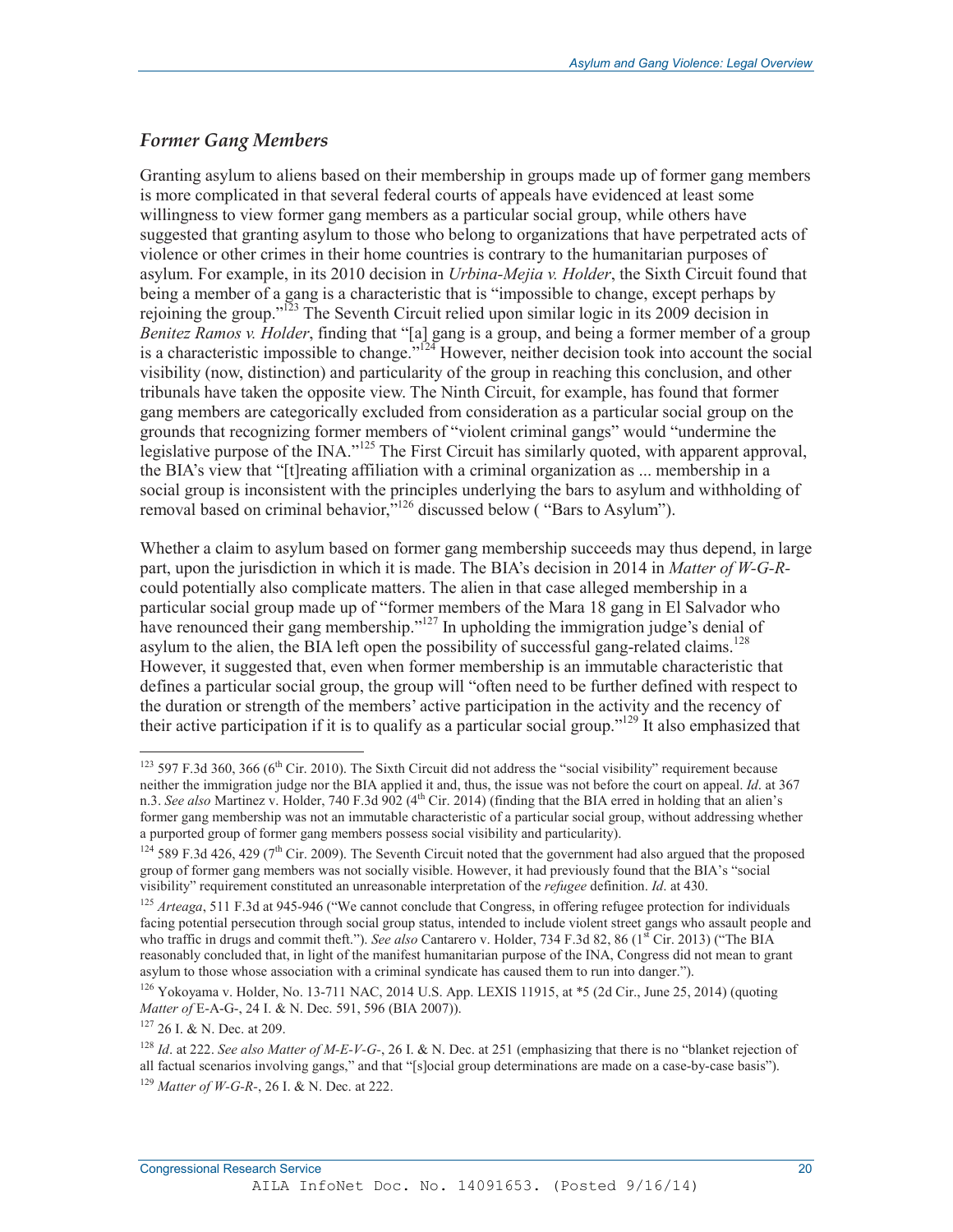showing that a group of former gang members is socially distinct will require documentation about the treatment or status of former gang members in society, not just documentation about gangs, gang violence, and treatment of current gang members.<sup>130</sup>

### *Witnesses or Informants against Gangs*

Witnesses and informants against gangs have also been recognized as comprising a particular social group in some cases, the most notable of which is arguably the decision by the *en banc*  Ninth Circuit in 2013 in *Henriquiz-Rivas v. Holder*. 131 There, a majority of the Ninth Circuit reversed a BIA decision denying asylum to an alien who claimed to fear persecution on account of her membership in a group made up of "person[s] who testified in a criminal trial against members of a gang" in El Salvador.<sup>132</sup> The majority did so because it viewed the BIA's decision as inconsistent with *Matter of C-A-*, wherein the BIA had contrasted the lack of social visibility of noncriminal informants with the social visibility of "those who testify against cartel members."<sup>133</sup> The majority also suggested that the perception of the persecutor may matter more in determining the cognizability of particular social groups than that of society generally, since those who are persecuted are persecuted "precisely because the persecutor recognizes the object of his persecution."<sup>134</sup> This view—which is not shared by all other tribunals<sup>135</sup>—would seem to have informed the majority's approach insofar as gangs may well perceive persons who testify against them as a "group" even if the rest of society does not.

However, as Judge Kozinski's dissent in *Henriquiz-Rivas* illustrates, not all courts would necessarily adopt the view that witnesses against the gangs make up a particular social group.<sup>136</sup> Judge Kozinski's concerns centered upon the majority's reading of *Matter of C-A-* and, particularly, whether the BIA, in fact, found that witnesses are a cognizable social group in *Matter of C-A-*, or whether its statement contrasting witnesses with informants is best viewed as a nonbinding *dictum*. 137 He also noted that defining a particular social group based on its visibility to the persecutors runs the risk of defining the group circularly, based on the fact that its members have been subjected to harm.<sup>138</sup>

 $\overline{a}$ 

137 707 F.3d at 1102-1103.

<sup>130</sup> *Id*. at 222, 225.

<sup>131 707</sup> F.3d 1081 (9th Cir. 2013). *See also* Diane Uchimiya, *Falling through the Cracks: Gang Victims as Casualties in Current Asylum Jurisprudence*, 23 BERKELEY LA RAZA L.J. 109, 138 n.225 (noting case wherein the immigration judge recognized a particular social group consisting of family members of those who actively oppose gangs in El Salvador by agreeing to be prosecutorial witnesses without compensation).

<sup>132 707</sup> F.3d at 1083.

<sup>133</sup> *Id*. at 1092 (quoting *Matter of C-A-*, 23 I. & N. Dec. at 960 ("[V]isibility is limited to those informants who are discovered because they appear as witnesses or otherwise come to the attention of cartel members.").

<sup>134</sup> *Id*. at 1089.

<sup>135</sup> *See, e.g.*, *Mendez-Barrera*, 602 F.3d at 27 ("The relevant inquiry is whether the social group is visible in the society, not whether the alien herself is visible to the alleged persecutors."); *In re* A-M-E, 24 I. & N. Dec. 69, 74 (BIA 2007) (similar).

<sup>&</sup>lt;sup>136</sup> *See also* Soriano v. Holder, 569 F.3d 1162 (9<sup>th</sup> Cir. 2009) (affirming the BIA's finding that "government" informants" do not constitute a cognizable social group); Scatambuli v. Holder, 558 F.3d 53 ( $1<sup>st</sup> Cir. 2009$ ) (persons who provided the U.S. government information about a smuggling ring not a cognizable group); *Matter of* C-A-, 23 I. & N. Dec. 951 (BIA 2006).

<sup>&</sup>lt;sup>138</sup> *Id.* at 1102 (arguing that "[d]efining a social group in terms of the perception of the persecutor risks finding that a group exists consisting of a persecutor's enemies list").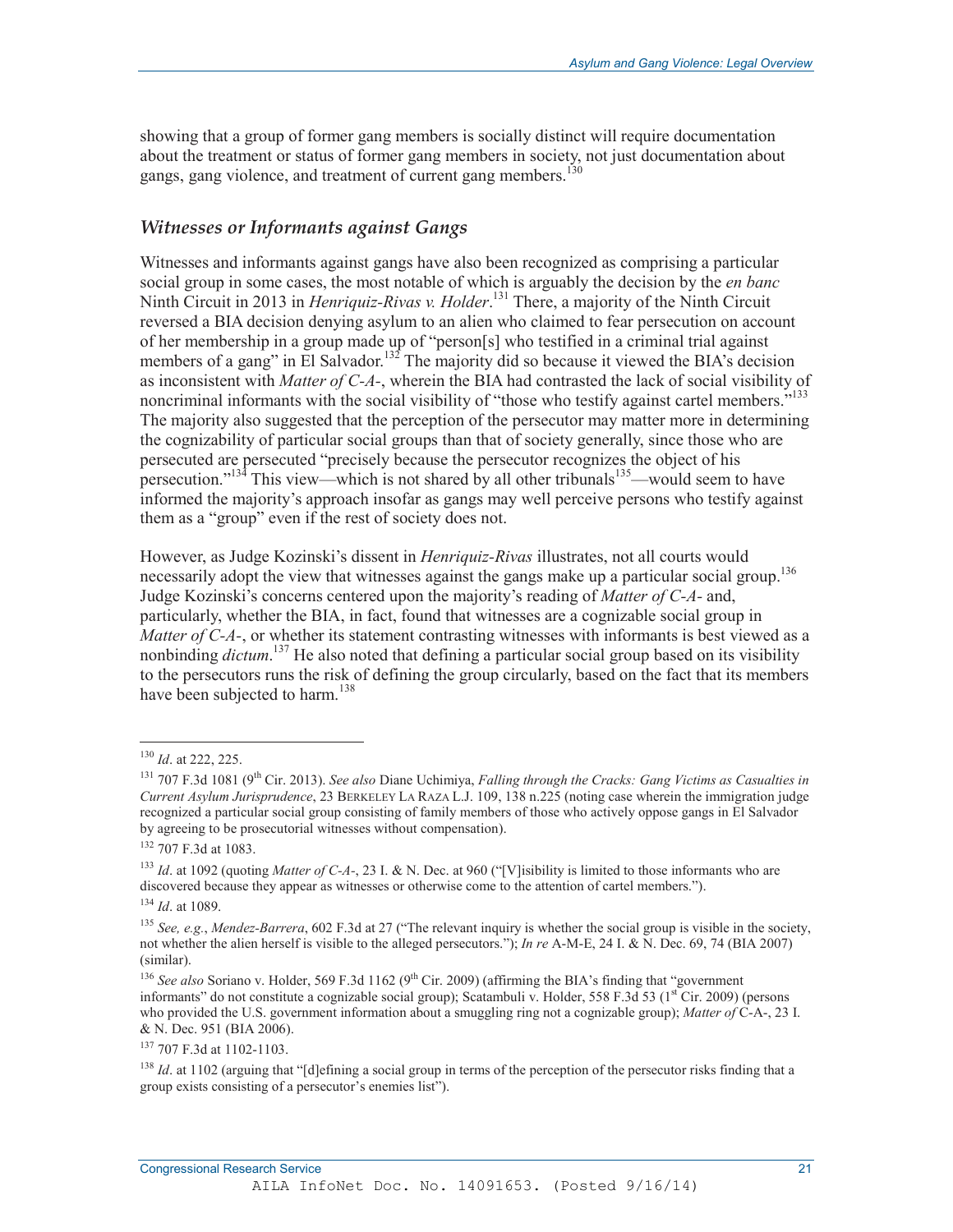Other cases involving groups of witnesses or informants have failed on nexus grounds, because the persecutors are seen as motivated not by the alien's membership in a particular social group, but by personal retribution (see "On Account of").<sup>139</sup>

## *Family Members of Persons in the Foregoing Categories*

Groups based on families were among the first social groups recognized by the BIA,<sup>140</sup> and family has since been described as a "prototypical example" of a particular social group.<sup>141</sup> In keeping with this view, some courts have been willing to consider the families of persons in some way affected by gang violence as a cognizable social group for purposes of asylum.<sup>142</sup> Other courts have been more skeptical.<sup>143</sup> Whether the group members share a common, immutable characteristic (i.e., family membership), and whether the group is defined with particularity, have generally not been at issue.<sup>144</sup> The requirement of social visibility (now social distinction), in contrast, has posed greater difficulties, since the family group must be one that is recognized as a discrete group.<sup>145</sup> Such recognition from the alien's society at large can be hard to come by unless the family in question is particularly famous or otherwise well known,  $146$  although it could

 $\overline{a}$ 

<sup>&</sup>lt;sup>139</sup> *See* Amilcar-Orellana v. Mukasey, 551 F.3d 86 (1<sup>st</sup> Cir. 2008).

<sup>140</sup> *See, e.g.*, *In re* H-, 21 I. & N. Dec. 337 (BIA 1996) (recognizing family membership in the Marehan subclan in Somalia as a social group); *Matter of Acosta*, 19 I. & N. Dec. at 232-233 ("A purely linguistic analysis of this ground of persecution [i.e., particular social group] suggests that it may encompass persecution seeking to punish either people in a certain relation, or having a certain degree of similarity, to one another or people of like class or kindred interests, such as shared ethnic, cultural, or linguistic origins, education, *family background*, or perhaps economic activity.") (emphasis added). The BIA subsequently dropped the focus upon persecution as "punishment" suggested here.

<sup>141</sup> *Sanchez-Trujillo*, 801 F.2d at 1576-1577.

<sup>&</sup>lt;sup>142</sup> See, e.g., Aldana-Ramos v. Holder, 757 F.3d 9 (1<sup>st</sup> Cir. 2014) (remanding the asylum claim to the BIA upon finding that the aliens' family could meet the criteria for membership in a particular social group); Crespin-Valladares v. Holder,  $632$  F.3d 117 ( $4<sup>th</sup>$  Cir. 2011) (family members of El Salvadoran citizens who actively opposed gangs by agreeing to be prosecutorial witnesses constitute a protected social group); *Lopez-Soto*, 383 F.3d at 235-236 (immigration judge accepting the immediate family as a particular social group); Molina-Estrada v. INS, 293 F.3d 1089, 1095 (9<sup>th</sup> Cir. 2002) (stating that family may constitute a particular social group in some circumstances); Martinez-Seren v. Holder, 394 F. App'x 404 (remanding to the BIA for consideration of the family as a particular social group); Elyse Wilkinson, *Examining the Board of Immigration Appeals' Social Visibility Requirement for Victims of Gang Violence Seeking Asylum*, 62 ME. L. REV. 387, 390 n.14 (noting a case where the immigration judge recognized as a particular social group a "subset of nuclear [] family at which MS 13 directed its persecution because [] (the respondent's brother) refused to join MS").

<sup>&</sup>lt;sup>143</sup> See, e.g., Bonilla-Morales v. Holder, 607 F.3d 1132 (6<sup>th</sup> Cir. 2010) (expressing doubt about a particular social group made up of family members of youth who have been subject to gang recruitment efforts, but not reaching the issue because the claim failed the "nexus" requirement); *Hernandez Tumacaj*, 535 F. App'x at 865-866 (BIA not required to address whether the alien's family constituted a particular social group where a "nexus" was found to be lacking); Perez-Perez v. Holder, No. 13-1711, 2014 U.S. App. LEXIS 8767 (4<sup>th</sup> Cir., May 9, 2014).

<sup>&</sup>lt;sup>144</sup> *But see In re S-E-G-*, 24 I. & N. Dec. 579 at (rejecting family as a social group because it was not particular enough).

<sup>145</sup> *See, e.g.*, *Constanza*, 647 F.3d at 753-754 (proposed social group of "family that experienced gang violence" not socially visible); *Ulloa Santos*, 552 F. App'x at 202 (remanding the case to the BIA for consideration of whether the persecution had a nexus to a protected ground, but not requiring reconsideration of the finding that the proposed social group of the alien's family lacked visibility). *See also* notes 134 and 138 and accompanying text (discussing whose perception of the group—that of the society at large or the persecutor—matters most).

<sup>146</sup> *See, e.g.*, *Aldana-Ramos*, 757 F.3d at 22 ("There may be scenarios in which a wealthy family, targeted in part for its wealth, may still be the victims of persecution as a family. For instance, a local militia could single out a prominent wealthy family, kidnap family members for ransom, effectively drive the family into poverty, and pursue them throughout the country in order to show the local community that even its most prominent families are not immune and that the militia's rule must be respected.").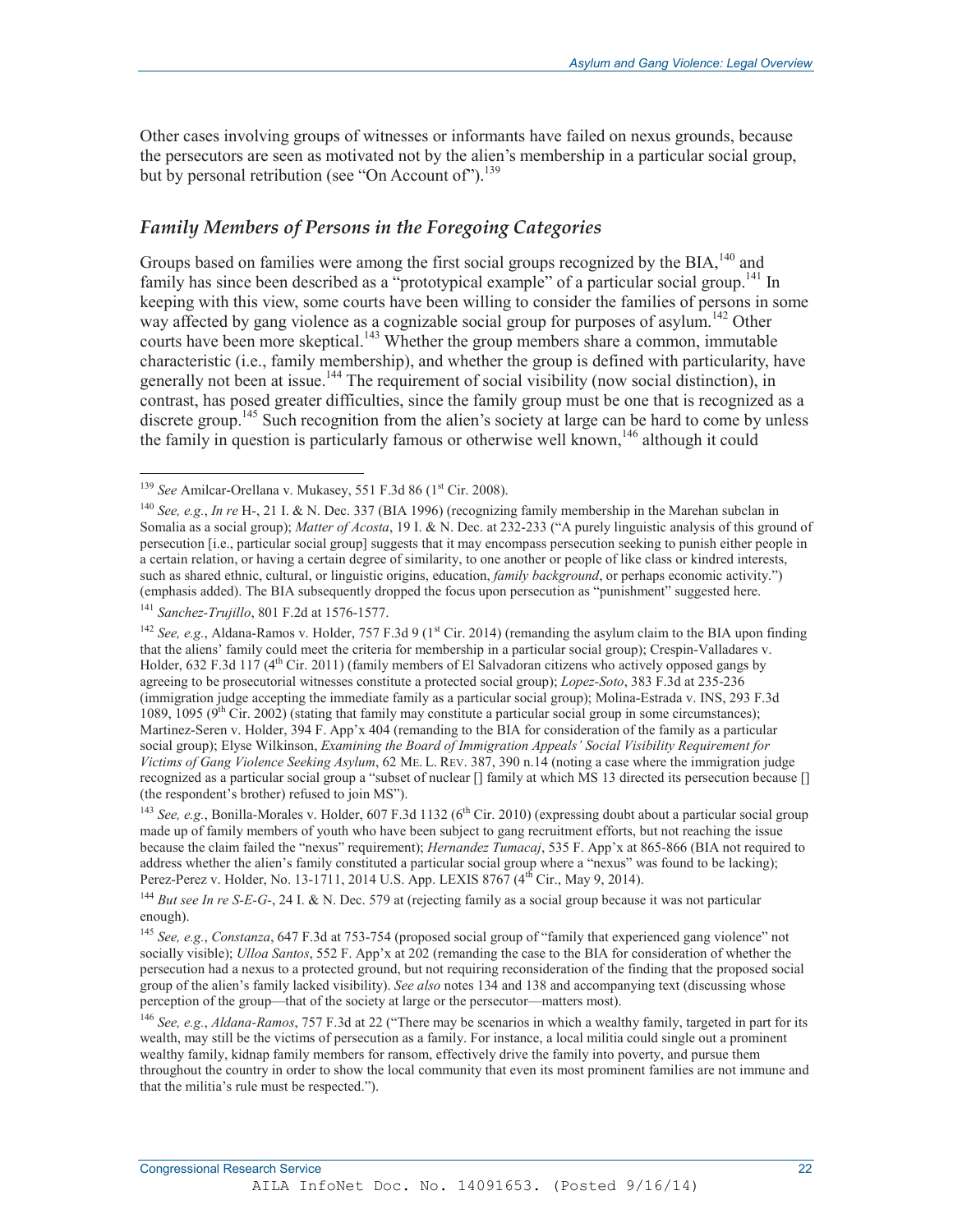potentially be more easily shown when the focus is upon the perceptions of the alleged  $persecutor.<sup>147</sup>$ 

A perceived lack of a "nexus" between the feared persecution and the alien's belonging to a particular family could also pose issues.<sup>148</sup>

## **Bars to Asylum**

The INA also articulates certain bars to asylum, expressly prohibiting the executive branch from granting asylum to aliens who ordered, incited, assisted, or otherwise participated in the persecution of any person on account of race, religion, nationality, political opinion, or membership in a particular social group.<sup>149</sup> Also barred are aliens who may otherwise meet the requirements of the *refugee* definition, but (1) having been convicted of a "particularly serious crime," constitute a danger to the U.S. community; (2) committed a "serious nonpolitical crime" outside the United States prior to arriving here; (3) are reasonably believed to be a danger to U.S.

security; (4) are inadmissible or deportable on certain terrorist grounds; or (5) were firmly resettled in another country prior to coming to the United States.<sup>150</sup> The INA further provides that aliens who have been convicted of "aggravated felonies"—which the INA defines to mean certain specified crimes (e.g., murder, rape, sexual abuse of a minor), as well as "crimes of violence" for which the term of imprisonment is at least one  $year<sup>151</sup>—are considered to have$ been convicted of particularly serious crimes.<sup>152</sup>

#### **Time Bars on Applications for Asylum**

In addition to the conduct-related bars noted here, Section 208 of the INA generally provides that aliens who cannot demonstrate by "clear and convincing evidence" that their application for asylum was filed within one year of their arrival in the United States are barred from seeking asylum. However, exceptions may be granted when the alien demonstrates, "to the satisfaction of [federal officials]" that there are changed circumstances which materially affect the alien's eligibility for asylum, or the delay in filing is related to "extraordinary circumstances."

Congress has also provided that applications for asylum by unaccompanied alien children are not subject to this time bar.

*See generally* INA §208(a)(1)(B)& (D), 8 U.S.C. §1158(a)(1)(B)& (D).

These bars can present potentially significant issues for former gang members, as to whom there could be "serious reasons" to believe they have committed "serious nonpolitical crimes" outside

<sup>&</sup>lt;sup>147</sup> Having family members who remain in the country could also pose issues for claims to asylum based on membership in a particular social group made up of a family. *See, e.g.*, *Santos-Lemus*, 542 F.3d at 743 ("Santos-Lemus's mother's continuing safety in El Salvador is substantial evidence supporting the Board's finding that Santos-Lemus does not have a well-founded fear of future persecution. We have considered the continuing safety of family members to be an important factor in determining whether a petitioner has a well-founded fear of future persecution.").

<sup>&</sup>lt;sup>148</sup> *See, e.g.*, de Abarca v. Holder, No. 13-1081, 2014 U.S. App. LEXIS 13020 (1<sup>st</sup> Cir. 2014) (upholding the denial of asylum).

<sup>149</sup> As previously noted, those who have engaged in persecution are expressly excluded from the definition of *refugee*. *See supra* note 13 and accompanying text.

<sup>150</sup> INA §208(b)(2)(A)(i)-(vi), 8 U.S.C. §1158(b)(2)(A)(i)-(vi).

<sup>&</sup>lt;sup>151</sup> INA §101(a)(42), 8 U.S.C. §1101(a)(42).

<sup>&</sup>lt;sup>152</sup> INA  $$208(b)(2)(B)(i)$ , 8 U.S.C.  $$1158(b)(2)(B)(i)$ .